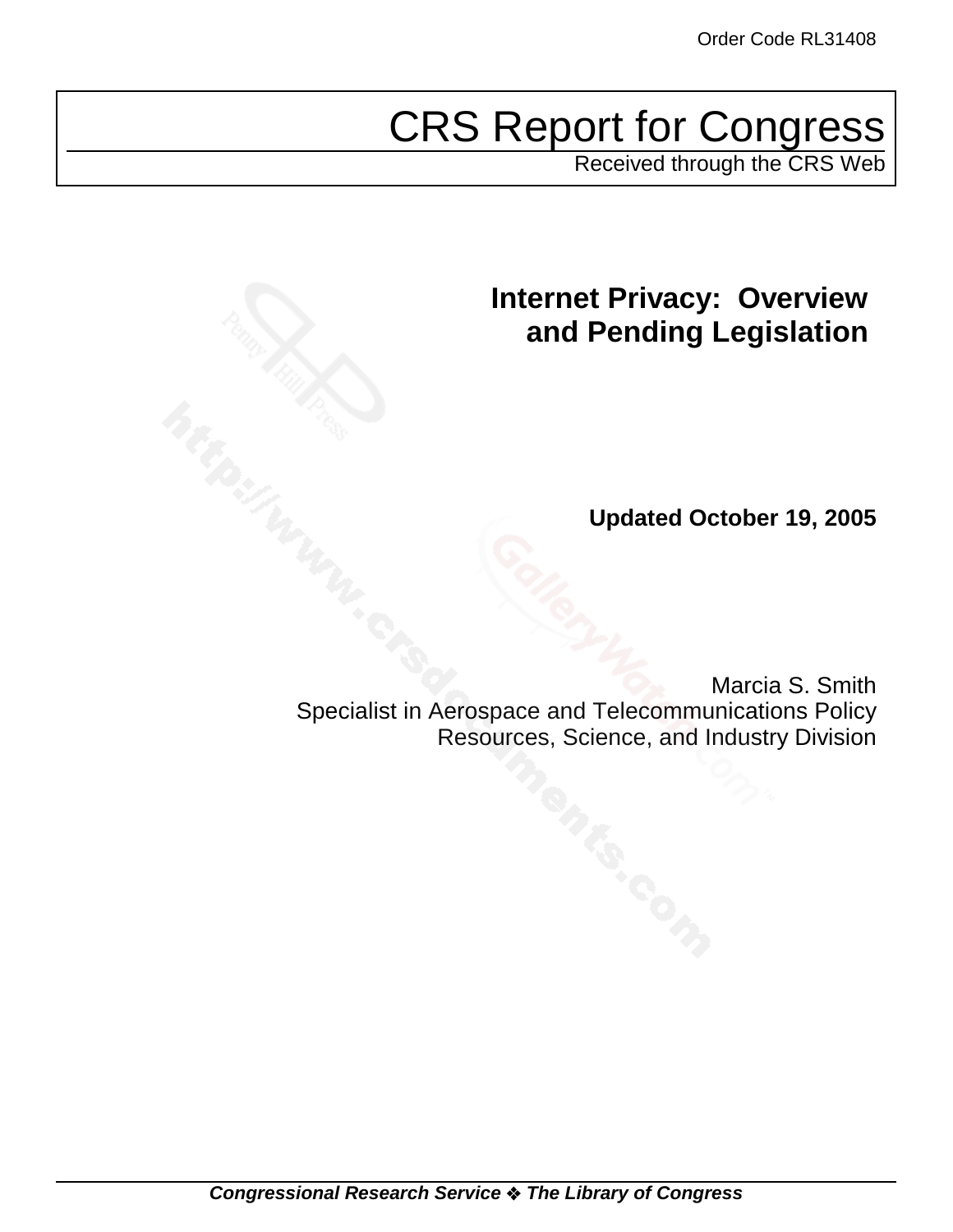# Internet Privacy: Overview and Pending Legislation

#### **Summary**

Internet privacy issues generally encompass two types of concerns. One is the collection of personally identifiable information (PII) by website operators from visitors to government and commercial websites, or by software that is surreptitiously installed on a user's computer ("spyware") and transmits the information to someone else. The other is the monitoring of electronic mail and Web usage by the government or law enforcement officials, employers, or email service providers.

The September 11, 2001 terrorist attacks intensified debate over the issue of law enforcement monitoring, with some advocating increased tools for law enforcement officials to track down terrorists, and others cautioning that fundamental tenets of democracy, such as privacy, not be endangered in that pursuit. Congress passed the 2001 USA PATRIOT Act (P.L. 107-56) that, *inter alia*, makes it easier for law enforcement to monitor Internet activities. That act was later amended by the Homeland Security Act (P.L. 107-296), loosening restrictions as to when, and to whom, Internet Service Providers may voluntarily release the content of communications if they believe there is a danger of death or injury. The report of the 9/11 Commission called for a full and informed debate on the USA PATRIOT Act, and creation of a board to ensure that privacy and civil liberties are protected. Congress directed that a Privacy and Civil Liberties Oversight Board be established as part of the law that implements many of the Commission's recommendations (P.L. 108-457). Legislation is pending (H.R. 1310) to make certain modifications to that Board, and to change some of the sunset provisions of the USA PATRIOT Act (H.R. 1526, H.R. 3199, S. 737).

The debate over website information policies concerns whether industry self regulation or legislation is the best approach to protecting consumer privacy. Congress has considered legislation that would require *commercial* website operators to follow certain fair information practices, but the only law that has been enacted (COPPA, P.L. 105-277) concerns the privacy of children under 13, not the general public. Legislation has passed regarding information practices for *federal government* websites, including, the E-Government Act (P.L. 107-347).

The growing controversy about how to protect computer users from "spyware" without creating unintended consequences is discussed in CRS Report RL32706. Another issue, identity theft, is not an Internet privacy issue per se, but is often debated in the context of whether the Internet makes identity theft more prevalent. For example, Internet-based practices called "phishing" and "pharming" may contribute to identity theft. Identity theft is briefly discussed in this report; more information is available in CRS Report RS22082, CRS Report RL31919, and CRS Report RL32535. Wireless privacy issues are discussed in CRS Report RL31636.

This report tracks Internet privacy-related legislation in the 109<sup>th</sup> Congress, and provides an overview of Internet privacy issues and related laws passed in the previous two Congresses.

This report will be updated.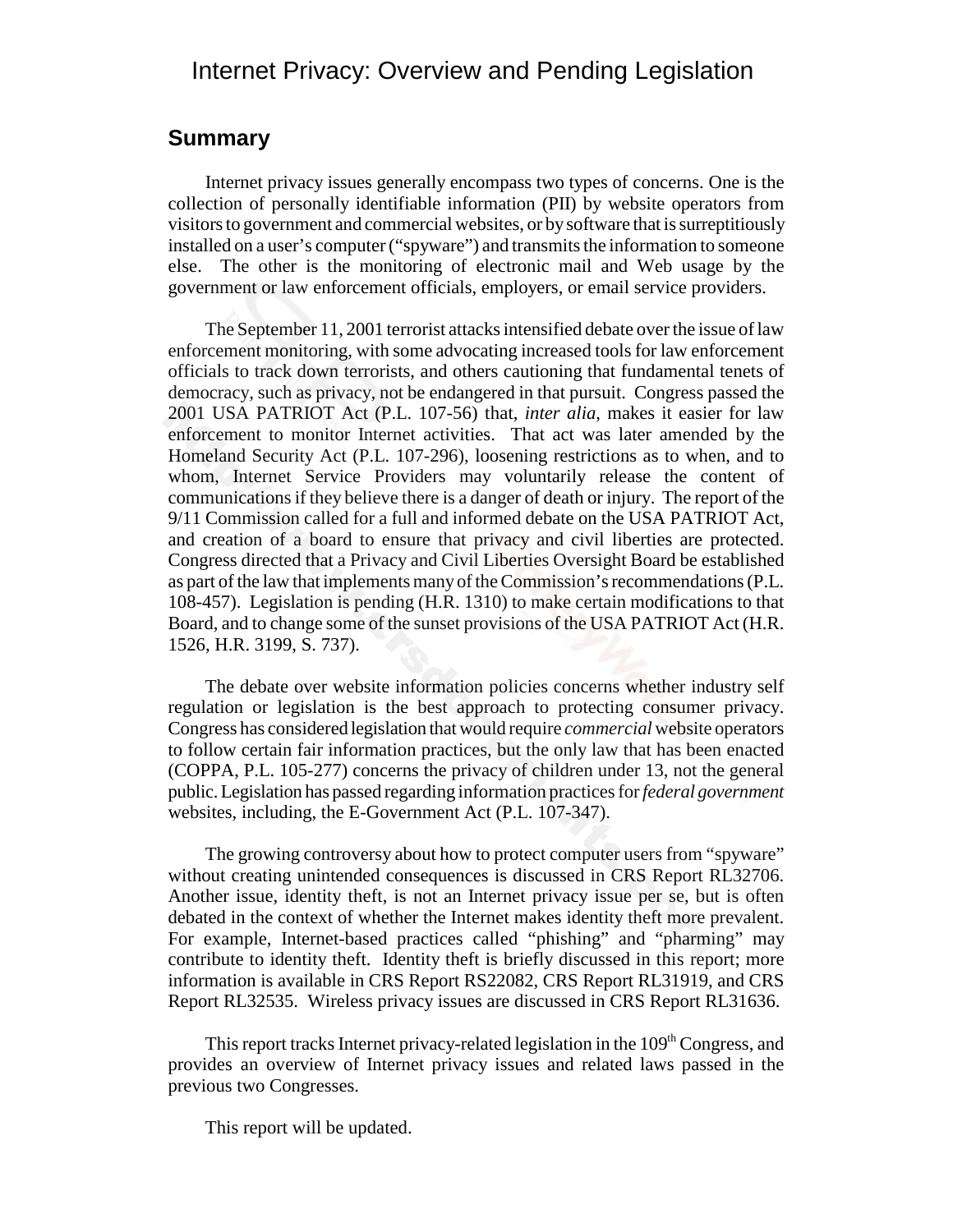# **Contents**

| Children's Online Privacy Protection Act (COPPA), P.L. 105-277  1                                                     |
|-----------------------------------------------------------------------------------------------------------------------|
| Internet: Federal Government Website Information Practices  4                                                         |
| The 9/11 Commission Report, and Creation of the Privacy and<br>By E-Mail Service Providers: The "Councilman Case"  10 |
|                                                                                                                       |
|                                                                                                                       |
| Summary of 109 <sup>th</sup> Congress Internet Privacy-Related Legislation  16                                        |
| Appendix A. Internet Privacy-Related Legislation Passed by the 108 <sup>th</sup><br>. 22                              |
| Appendix B. Internet Privacy-Related Legislation Passed by the 107 <sup>th</sup>                                      |
| <b>List of Tables</b>                                                                                                 |

|--|--|--|--|--|--|--|--|--|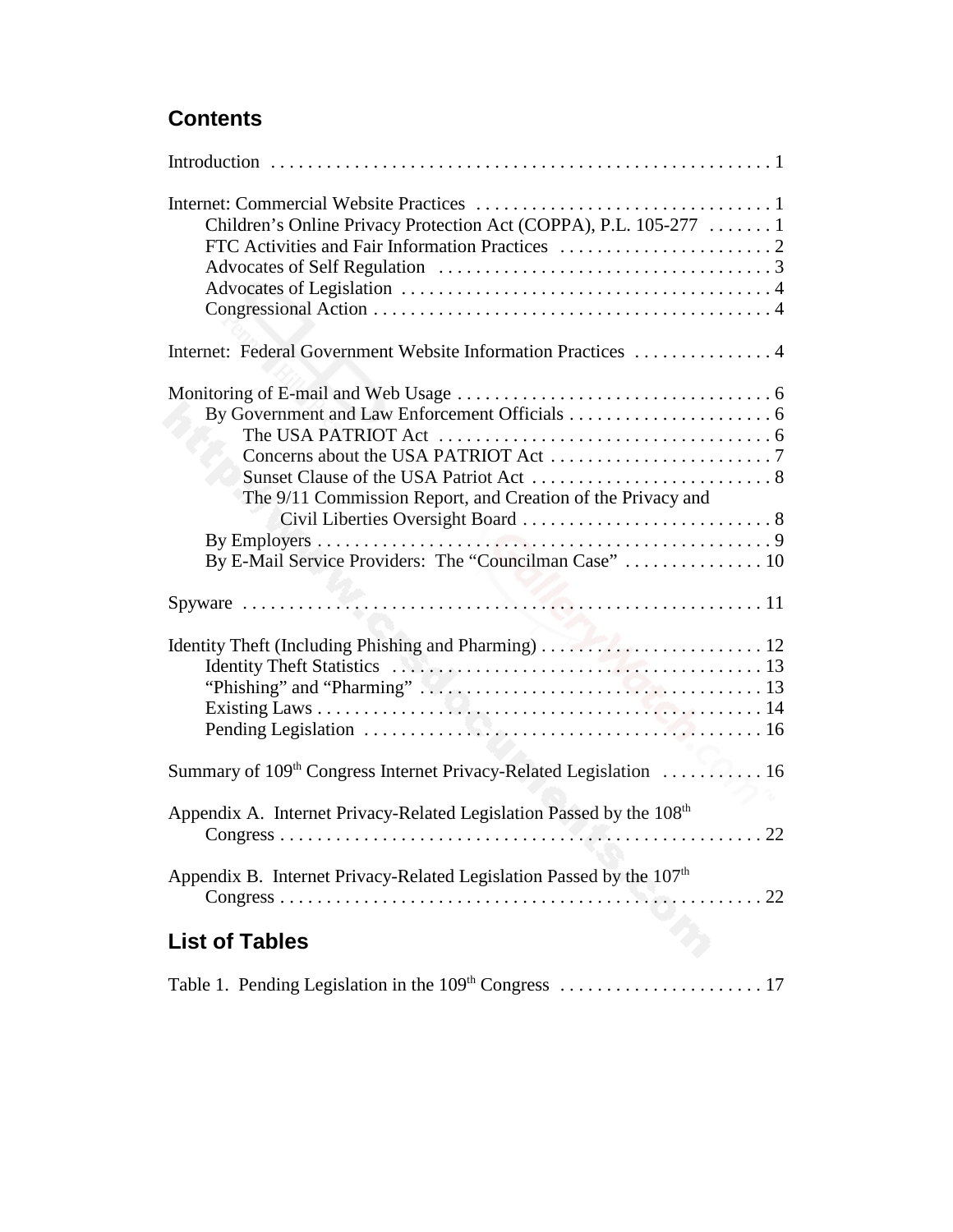# Internet Privacy: Overview and Pending Legislation

### **Introduction**

Internet privacy issues generally encompass two types of concerns. One is the collection of personally identifiable information (PII) by website operators from visitors to government and commercial websites, or by software that is surreptitiously installed on a user's computer ("spyware") and transmits the information to someone else. The other is the monitoring of electronic mail and Web usage by the government or law enforcement officials, employers, or e-mail service providers. Another issue, identity theft, is not an Internet privacy issue per se, but is often debated in the context of whether the Internet makes identity theft more prevalent. For example, Internet-based practices called "phishing" and "pharming" may contribute to identity theft.

This report discusses Internet privacy-related issues and tracks legislation. Background information on Internet privacy issues is available in CRS Report RL30784, *Internet Privacy: An Analysis of Technology and Policy Issues*, by Marcia Smith; and CRS Report RL31289, *The Internet and the USA PATRIOT Act: Potential Implications for Electronic Privacy, Security, Commerce, and Government*, by Marcia Smith, et al.

### **Internet: Commercial Website Practices**

One aspect of the Internet ("online") privacy debate focuses on whether industry self regulation or legislation is the best route to assure consumer privacy protection. In particular, consumers appear concerned about the extent to which website operators collect "personally identifiable information" (PII) and share that data with third parties without their knowledge. Although many in Congress and the Clinton Administration preferred industry self regulation, the  $105<sup>th</sup>$  Congress passed legislation (COPPA, see below) to protect the privacy of children under 13 as they use commercial websites. Many bills have been introduced since that time regarding protection of those not covered by COPPA, but the only legislation that has passed concerns federal government, not commercial, websites.

#### **Children's Online Privacy Protection Act (COPPA), P.L. 105-277**

Congress, the Clinton Administration, and the Federal Trade Commission (FTC) initially focused their attention on protecting the privacy of children under 13 as they visit commercial websites. Not only are there concerns about information children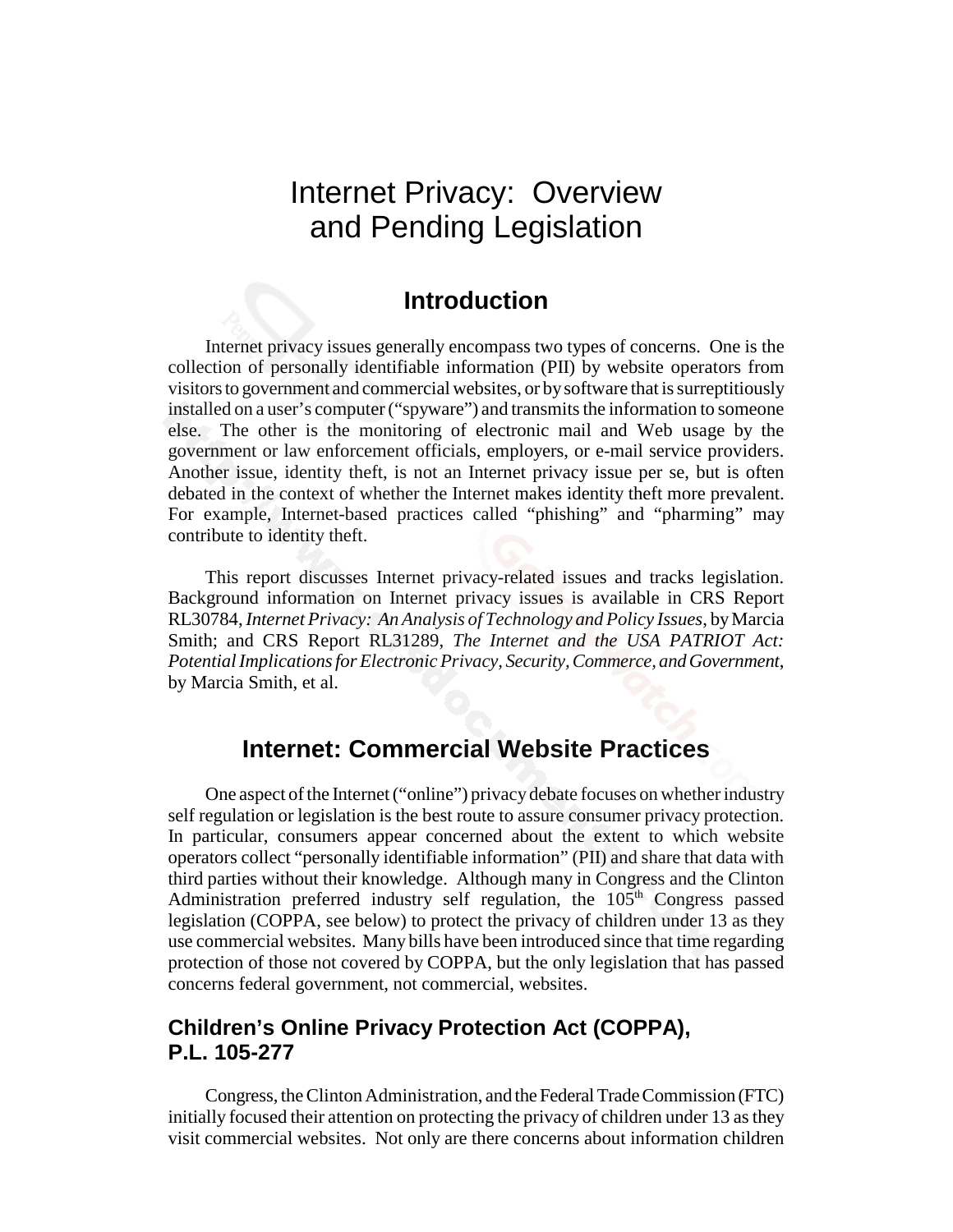might divulge about themselves, but also about their parents. The result was the Children's Online Privacy Protection Act (COPPA), Title XIII of Division C of the FY1999 Omnibus Consolidated and Emergency Supplemental Appropriations Act, P.L. 105-277. The FTC's final rule implementing the law became effective April 21, 2000 [http://www.ftc.gov/os/1999/10/64fr59888.htm]. Commercial websites and online services directed to children under 13, or that knowingly collect information from them, must inform parents of their information practices and obtain verifiable parental consent before collecting, using, or disclosing personal information from children. The Commission adopted a "sliding scale" for complying with the verifiable consent requirement depending on how the data would be used. That is, if the information was for internal use only, the verifiable consent could be obtained from the parent by e-mail, plus an additional step to ensure the person giving consent is, in fact, the parent. If the website operator planned to disclose the information publicly or to third parties, a higher standard was set. This sliding scale was set to expire in 2002 with the expectation that better verification technologies would become available. However, in 2002, the FTC determined that such technologies still were not available, and the sliding scale was extended to April 12, 2005. In 2005, the Commission extended it again, and is seeking public comment on how to proceed, as part of its overall review of the COPPA rule.<sup>1</sup>

The law also provides for industry groups or others to develop self-regulatory "safe harbor" guidelines that, if approved by the FTC, can be used by websites to comply with the law. The FTC approved self-regulatory guidelines proposed by the Better Business Bureau on January 26, 2001. On June 11, 2003, then-FTC Chairman Timothy Muris stated in testimony to the Senate Commerce Committee that the FTC had brought eight COPPA cases, and obtained agreements requiring payment of civil penalties totaling more than \$350,000.<sup>2</sup>

As required by COPPA, on April 21, 2005, the Commission issued a request for public comment on its final rule, five years after the rule's effective date.<sup>3</sup> Comments are requested on the costs and benefits of the rule; whether it should be retained, eliminated, or modified; and its effect on practices relating to the collection of information relating to children, children's ability to access information of their choice online, and the availability of websites directed to children.

#### **FTC Activities and Fair Information Practices**

The FTC conducted or sponsored several surveys between 1997 and 2000 to determine the extent to which commercial website operators abided by four fair information practices—providing **notice** to users of their information practices before collecting personal information, allowing users **choice** as to whether and how

<sup>&</sup>lt;sup>1</sup> "FTC Seeks Public Comment on Children's Online Privacy Rule." FTC press release, April 21, 2005. See [http://www.ftc.gov/opa/2005/04/coppacomments.htm]. (Hereafter cited as *FTC Seeks Public Comment on Children's Online Privacy Rule*.)

<sup>&</sup>lt;sup>2</sup> Prepared statement of Timothy Muris, Chairman, Federal Trade Commission, p. 10, available at [http://commerce.senate.gov/hearings/witnesslist.cfm?id=807].

<sup>3</sup> *FTC Seeks Public Comment on Children's Online Privacy Rule*.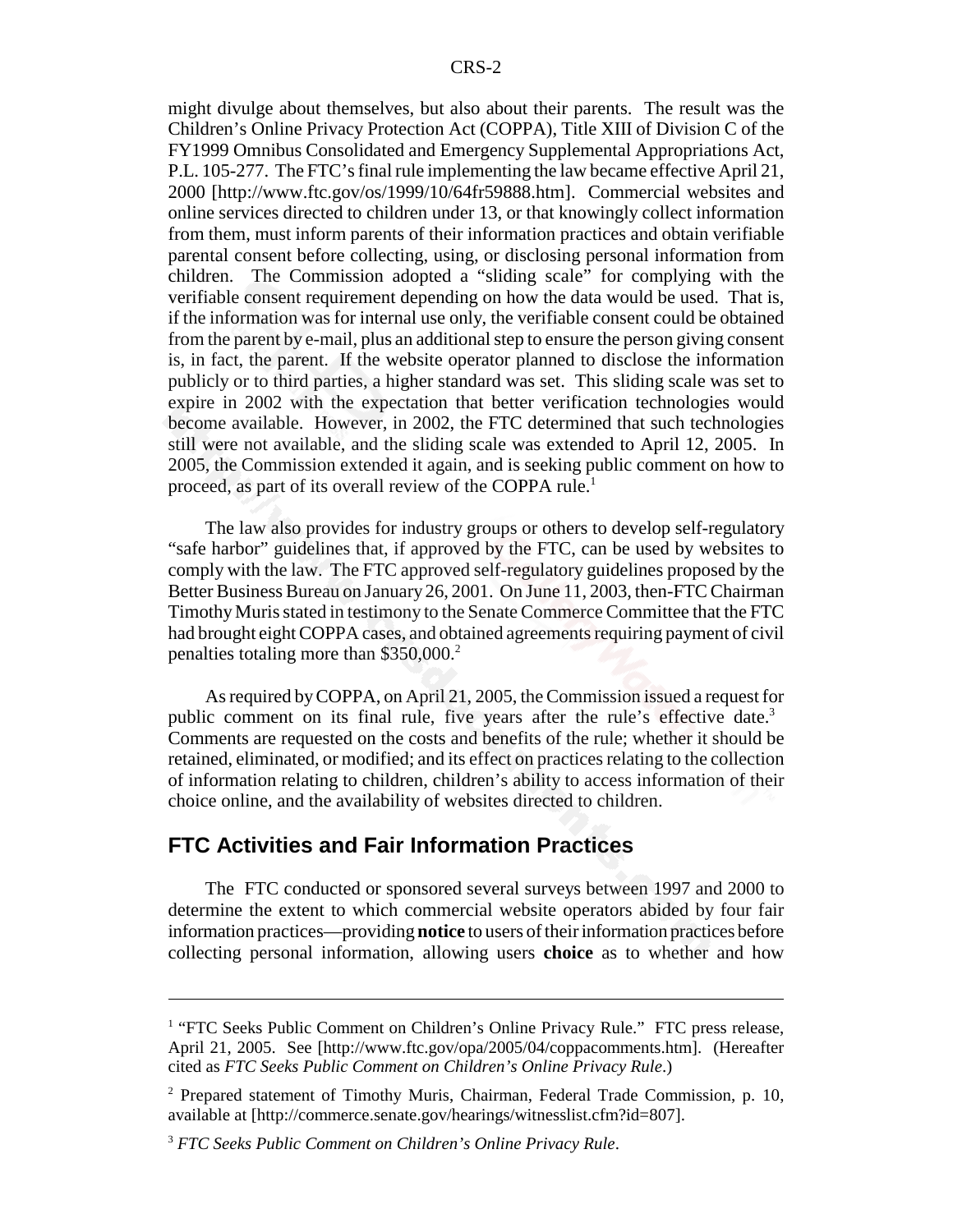personal information is used, allowing users **access** to data collected and the ability to contest its accuracy, and ensuring **security** of the information from unauthorized use. Some include **enforcement** as a fifth fair information practice. Regarding choice, the term "**opt-in**" refers to a requirement that a consumer give affirmative consent to an information practice, while "**opt-out**" means that permission is assumed unless the consumer indicates otherwise. See CRS Report RL30784, *Internet Privacy: An Analysis of Technology and Policy Issues*, by Marcia Smith, for more information on the FTC surveys and fair information practices. The FTC's reports are available on its website [http://www.ftc.gov].

Briefly, the first two FTC surveys (December 1997 and June 1998) created concern about the information practices of websites directed at children and led to the enactment of COPPA (see above). The FTC continued monitoring websites to determine if legislation was needed for those not covered by COPPA. In 1999, the FTC concluded that more legislation was not needed at that time because of indications of progress by industry at self-regulation, including creation of "seal" programs (see below) and by two surveys conducted by Georgetown University. However, in May 2000, the FTC changed its mind following another survey that found only 20% of randomly visited websites and 42% of the 100 most popular websites had implemented all four fair information practices. The FTC voted to recommend that Congress pass legislation requiring websites to adhere to the four fair information practices, but the 3-2 vote indicated division within the Commission. On October 4, 2001, Timothy Muris, who had recently become FTC Chairman, stated that he did not see a need for additional legislation at that time. (Mr. Muris was succeeded as FTC Chairman on August 16, 2004 by Deborah Platt Majoras.)

#### **Advocates of Self Regulation**

In 1998, members of the online industry formed the Online Privacy Alliance (OPA) to encourage industry self regulation. OPA developed a set of privacy guidelines, and its members are required to adopt and implement posted privacy policies. The Better Business Bureau (BBB), TRUSTe, and WebTrust have established "seals" for websites. To display a seal from one of those organizations, a website operator must agree to abide by certain privacy principles (some of which are based on the OPA guidelines), a complaint resolution process, and to being monitored for compliance. Advocates of self regulation argue that these seal programs demonstrate industry's ability to police itself.

Technological solutions also are being offered. P3P (Platform for Privacy Preferences) is one such technology. It essentially creates machine-readable privacy policies through which users can match their privacy preferences with the privacy policies of the websites they visit. One concern is that P3P requires companies to produce shortened versions of their privacy policies, which could raise issues of whether the shortened policies are legally binding, since they may omit nuances and "sacrifice accuracy for brevity."<sup>4</sup> For more information on P3P, see [http://www.w3.org/P3P/].

<sup>4</sup> Clark, Drew. "Tech, Banking Firms Criticize Limitations of Privacy Standard." NationalJournal.com, November 11, 2002.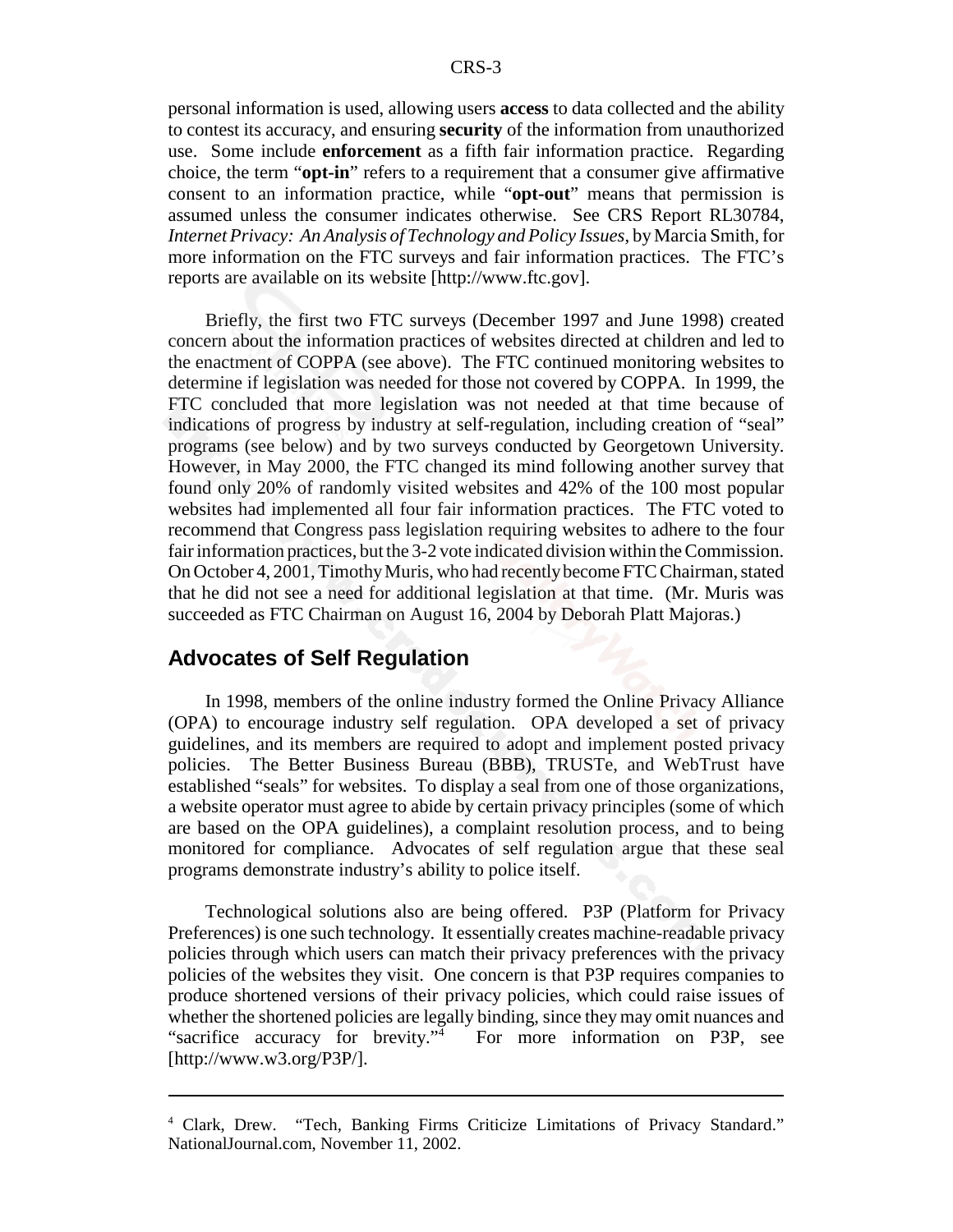#### **Advocates of Legislation**

Consumer, privacy rights and other interest groups believe self regulation is insufficient. They argue that the seal programs do not carry the weight of law, and that while a site may disclose its privacy policy, that does not necessarily equate to having a policy that protects privacy. The Center for Democracy and Technology (CDT, at [http://www.cdt.org]) and the Electronic Privacy Information Center (EPIC, at [http://www.epic.org]) each released reports on this topic. EPIC's most recent report, *Privacy Self Regulation: A Decade of Disappointment*, argues that the National Do Not Call list, which restricts telemarketing phone calls, demonstrates that government regulation can be more effective than industry self regulation. Calling telemarketing a  $20<sup>th</sup>$  century problem, the report concludes that the FTC has given self regulation a decade to work in the Internet privacy arena, and it is time for the agency "to apply the lessons from telemarketing and other efforts to address the  $21<sup>st</sup>$  century [sic] problem of Internet privacy."<sup>5</sup>

Some privacy interest groups, such as EPIC, also feel that P3P is insufficient, arguing that it is too complex and confusing and fails to address many privacy issues. An EPIC report from June 2000 further explains its findings [http://www.epic.org/reports/prettypoorprivacy.html].

Privacy advocates are particularly concerned about online profiling, where companies collect data about what websites are visited by a particular user and develop profiles of that user's preferences and interests for targeted advertising. Following a one-day workshop on online profiling, FTC issued a two-part report in the summer of 2000 that also heralded the announcement by a group of companies that collect such data, the Network Advertising Initiative (NAI), of self-regulatory principles. At that time, the FTC nonetheless called on Congress to enact legislation to ensure consumer privacy vis a vis online profiling because of concern that "bad actors" and others might not follow the self-regulatory guidelines.

#### **Congressional Action**

Many Internet privacy bills were considered by the  $107<sup>th</sup>$  and  $108<sup>th</sup>$  Congresses. Other than extending an existing prohibition regarding federal websites (see next section), none cleared Congress. Legislation is pending again in the  $109<sup>th</sup>$  Congress (see table at end of report).

# **Internet: Federal Government Website Information Practices**

Under a May 1998 directive from President Clinton and a June 1999 Office of Management and Budget (OMB) memorandum, federal agencies must ensure that their information practices adhere to the 1974 Privacy Act. In June 2000, however,

<sup>&</sup>lt;sup>5</sup> EPIC. "Privacy Self Regulation: A Decade of Disappointment," by Chris Jay Hoofnagle. March 4, 2005. [http://www.epic.org/reports/decadedisappoint.pdf], p. 5.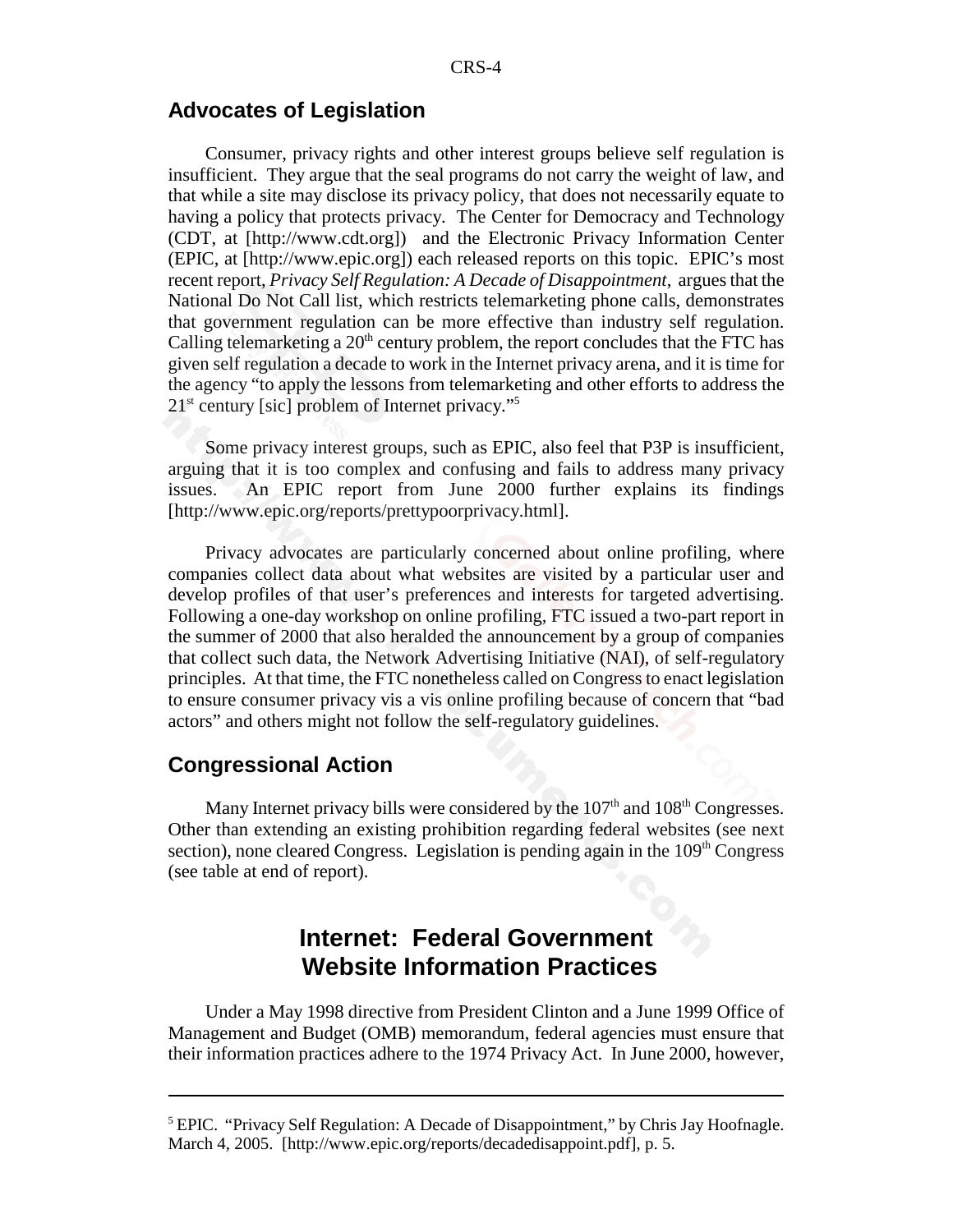the Clinton White House revealed that contractors for the Office of National Drug Control Policy (ONDCP) had been using "cookies" (small text files placed on users' computers when they access a particular website) to collect information about those using an ONDCP site during an anti-drug campaign. ONDCP was directed to cease using cookies, and OMB issued another memorandum reminding agencies to post and comply with privacy policies, and detailing the limited circumstances under which agencies should collect personal information. A September 5, 2000 letter from OMB to the Department of Commerce further clarified that "persistent"cookies, which remain on a user's computer for varying lengths of time (from hours to years), are not allowed unless four specific conditions are met. "Session" cookies, which expire when the user exits the browser, are permitted.

At the time, Congress was considering whether commercial websites should be required to abide by FTC's four fair information practices. The incident sparked interest in whether federal websites should adhere to the same requirements. In the FY2001 Transportation Appropriations Act (P.L. 106-346), Congress prohibited funds in the FY2001 Treasury-Postal Appropriations Act from being used to collect, review, or create aggregate lists that include PII about an individual's access to or use of a federal website or enter into agreements with third parties to do so, with exceptions. Similar language has been included in subsequent appropriations bills. For FY2005, it is Section 633 of the Transportation-Treasury Appropriations Act (incorporated into P.L. 108-447, the FY2005 Consolidated Appropriations Act). The FY2006 Transportation-Treasury Appropriations bill (H.R. 3058) as passed by the House (Section 933) and as reported from the Senate Appropriations Committee (Section 831) includes the same language.

Section 646 of the FY2001 Treasury-Postal Appropriations Act (P.L. 106-554) required Inspectors General (IGs) to report to Congress on activities by those agencies or departments relating to their own collection of PII, or entering into agreements with third parties to obtain PII about use of websites. Then-Senator Fred Thompson released two reports in April and June 2001 based on the findings of agency IGs who discovered unauthorized persistent cookies and other violations of government privacy guidelines on several agency websites. An April 2001 GAO report (GAO-01-424) concluded that most of the 65 sites it reviewed were following OMB's guidance.

 The E-Government Act (P.L. 107-347) sets requirements on government agencies regarding how they assure the privacy of personal information in government information systems and establish guidelines for privacy policies for federal websites. The law requires federal websites to include a privacy notice that addresses what information is to be collected, why, its intended use, what notice or opportunities for consent are available to individuals regarding what is collected and how it is shared, how the information will be secured, and the rights of individuals under the 1974 Privacy Act and other relevant laws. It also requires federal agencies to translate their website privacy policies into a standardized machine-readable format, enabling P3P to work (see above discussion of P3P), for example.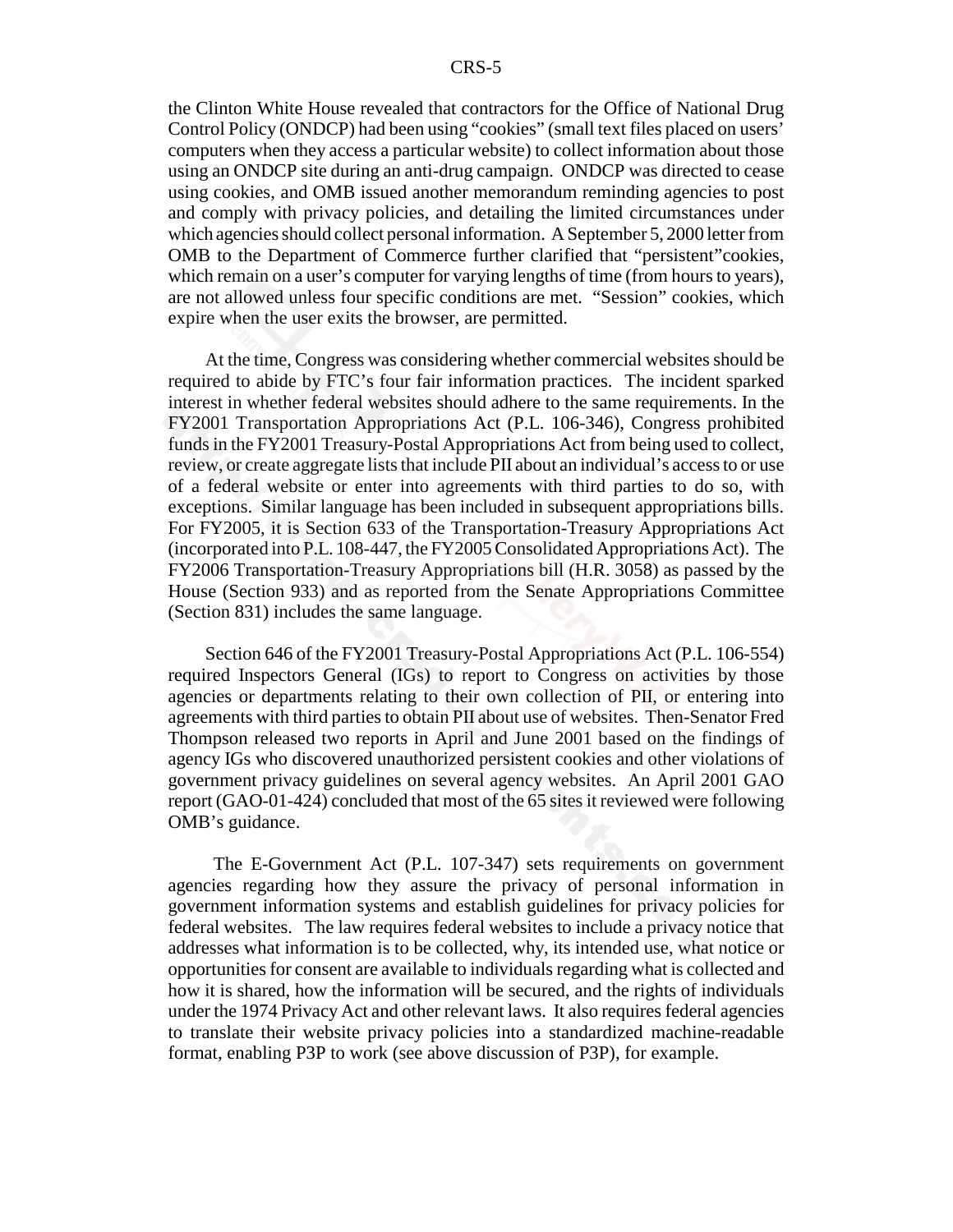# **Monitoring of E-mail and Web Usage**

#### **By Government and Law Enforcement Officials**

Another concern is the extent to which electronic mail (e-mail) exchanges or visits to websites may be monitored by law enforcement agencies or employers. In the wake of the September 11 terrorist attacks, the debate over law enforcement monitoring has intensified. Previously, the issue had focused on the extent to which the Federal Bureau of Investigation (FBI), with legal authorization, used a software program, called Carnivore (later renamed DCS 1000), to intercept e-mail and monitor Web activities of certain suspects. The FBI would install the software on the equipment of Internet Service Providers (ISPs). Privacy advocates were concerned about whether Carnivore-like systems can differentiate between e-mail and Internet usage by a subject of an investigation and similar usage by other people. Technical details of the system were not publicly available, meaning that privacy groups were unable to independently determine exactly what the system could or could not do, leading to their concerns. Section  $305$  of the  $21<sup>st</sup>$  Century Department of Justice Appropriations Authorization Act (P.L. 107-273) required the Justice Department to report to Congress at the end of FY2002 and FY2003 on its use of Carnivore/DCS 1000 or any similar system. EPIC obtained the reports in January 2005 under the Freedom of Information Act and placed them on its website.<sup>6</sup> The reports indicate that the Justice Department no longer uses Carnivore/DCS 1000, using commercially available software instead. The Justice Department reported that it used commercial software to conduct court-ordered electronic surveillance five times in FY2002 and eight times in FY2003.

**The USA PATRIOT Act.** Following the terrorist attacks, Congress passed the Uniting and Strengthening America by Providing Appropriate Tools to Intercept and Obstruct Terrorism (USA PATRIOT) Act, P.L. 107-56, which expands law enforcement's ability to monitor Internet activities. *Inter alia*, the law modifies the definitions of "pen registers" and "trap and trace devices" to include devices that monitor addressing and routing information for Internet communications. Carnivorelike programs may now fit within the new definitions. The Internet privacy-related provisions of the USA PATRIOT Act, included as part of Title II, are as follows:

- Section 210, which expands the scope of subpoenas for records of electronic communications to include records commonly associated with Internet usage, such as session times and duration.
- Section 212, which allows ISPs to divulge records or other information (but not the contents of communications) pertaining to a subscriber if they believe there is immediate danger of death or serious physical injury or as otherwise authorized, and requires them to divulge such records or information (excluding contents of communications) to a governmental entity under certain conditions. It also allows an ISP to divulge the contents of communications to

<sup>6</sup> See [http://www.epic.org/privacy/carnivore/2002\_report.pdf], and [http://www.epic.org/privacy/carnivore/2003\_report.pdf].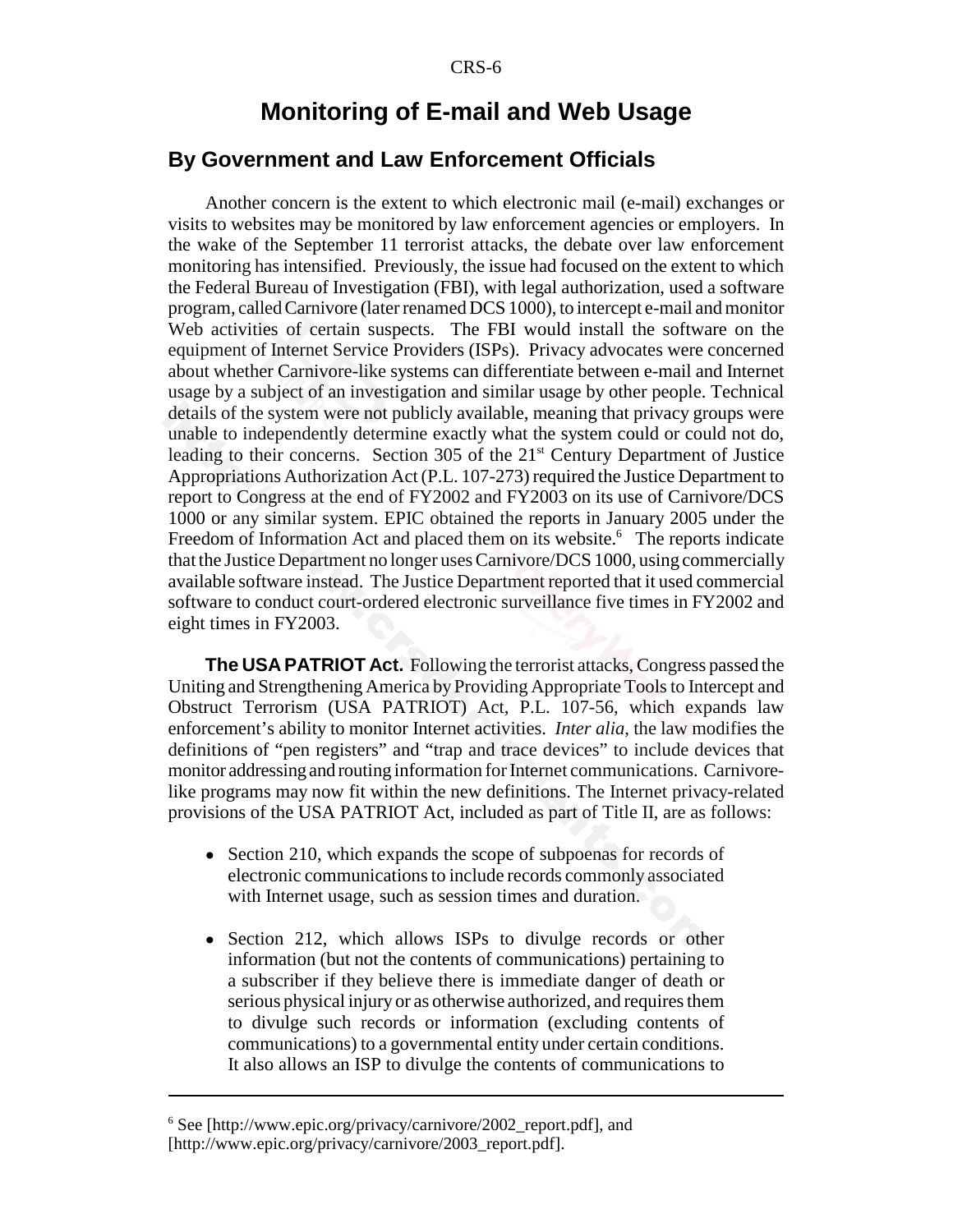a law enforcement agency if it reasonably believes that an emergency involving immediate danger of death or serious physical injury requires disclosure of the information without delay. **This section was amended by the Cyber Security Enhancement Act —see below**.

- ! Section 216, which adds routing and addressing information (used in Internet communications) to dialing information, expanding what information a government agency may capture using pen registers and trap and trace devices as authorized by a court order, while excluding the content of any wire or electronic communications. The section also requires law enforcement officials to keep certain records when they use their own pen registers or trap and trace devices and to provide those records to the court that issued the order within 30 days of expiration of the order. To the extent that Carnivore-like systems fall with the new definition of pen registers or trap and trace devices provided in the act, that language would increase judicial oversight of the use of such systems.
- Section 217, which allows a person acting under color of law to intercept the wire or electronic communications of a computer trespasser transmitted to, through, or from a protected computer under certain circumstances, and
- Section 224, which sets a four-year sunset period for many of the Title II provisions. Sections 210 and 216 are excluded from the sunset. Sections 212 and 217 are not, and therefore will expire on December 31, 2005. As discussed below, Congress is considering legislation that would amend this sunset clause, making either more or fewer sections subject to it.

The Cyber Security Enhancement Act, section 225 of the 2002 Homeland Security Act (P.L. 107-296), amends section 212 of the USA PATRIOT Act. It lowers the threshold for when ISPs may voluntarily divulge the content of communications. Now ISPs need only a "good faith" (instead of a "reasonable") belief that there is an emergency involving danger (instead of "immediate" danger) of death or serious physical injury. The contents can be disclosed to "a Federal, state, or local governmental entity" (instead of a "law enforcement agency").

**Concerns about the USA PATRIOT Act.** Privacy advocates are especially concerned about the language added by the Cyber Security Enhancement Act. EPIC notes, for example, that allowing the contents of Internet communications to be disclosed voluntarily to any governmental entity not only poses increased risk to personal privacy, but also is a poor security strategy. Another concern is that the law does not provide for judicial oversight of the use of these procedures.<sup>7</sup> A Senate

<sup>&</sup>lt;sup>7</sup> [http://www.epic.org/alert/EPIC\_Alert\_9.23.html]. See entry under "[3] Homeland Security Bill Limits Open Government, and click on hyperlink to EPIC's February 26, 2002 (continued...)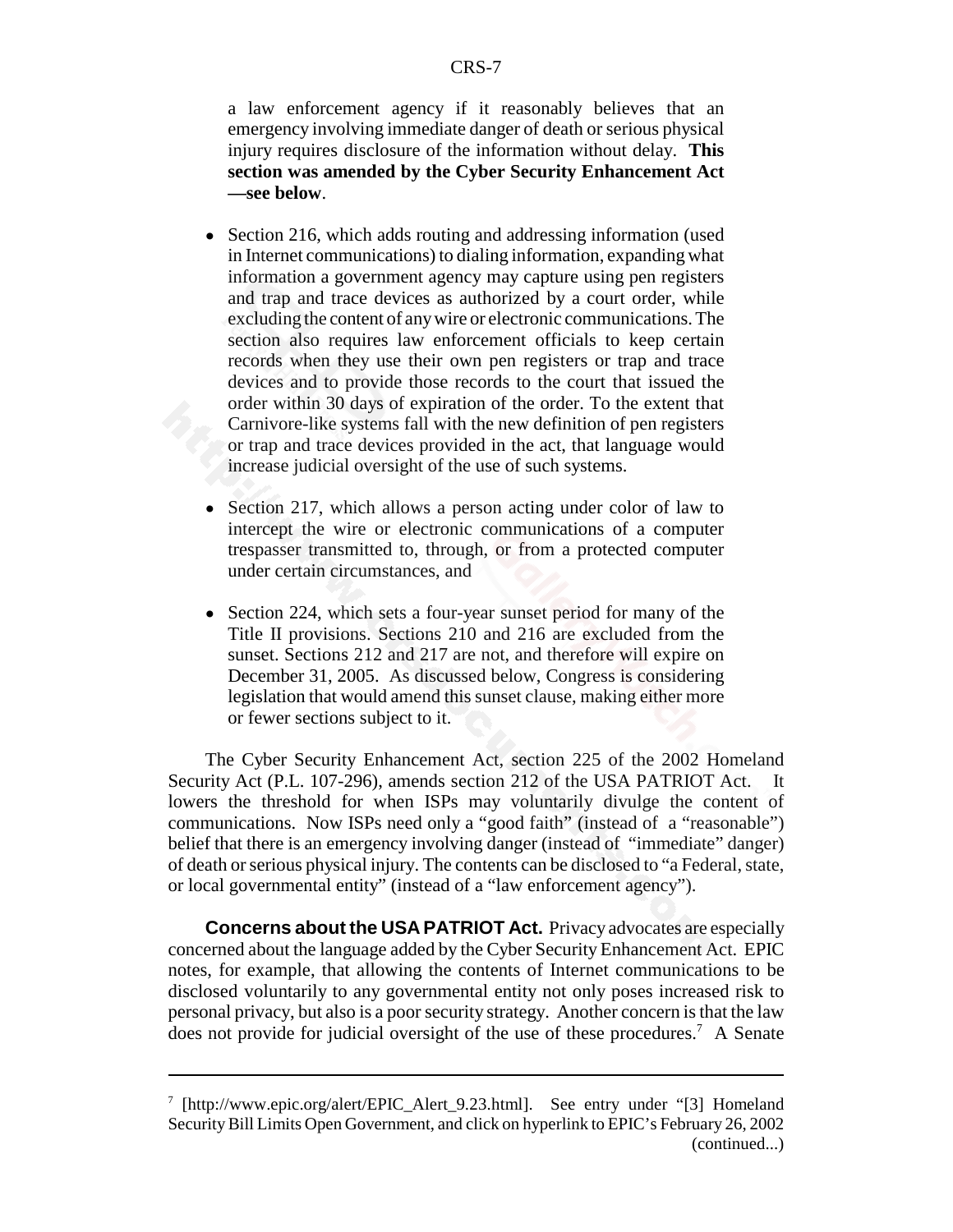Judiciary Committee hearing on September 23, 2004 explored some of these concerns. Several House and Senate committees in the 109<sup>th</sup> Congress are holding hearings on various provisions of the USA PATRIOT Act.

**Sunset Clause of the USA Patriot Act.** As noted, several sections of the USA PATRIOT Act are covered by a "sunset" provision (Section 224) under which they will expire on December 31, 2005, including Section 212 and 217. Section 210 and Section 216 are not subject to the sunset clause (i.e., they are permanent).

In the  $109<sup>th</sup>$  Congress, several bills are pending that would modify the sunset clause by making temporary provisions permanent, by making permanent provisions temporary, or by modifying reporting requirements or otherwise enhancing oversight of how the provisions are implemented. H.R. 1526 (Otter) would make Section 216 expire. H.R. 3199 (Sensenbrenner) would make all the provisions permanent. S. 737 (Craig) would expand reporting requirements for Section 216. S. 1389 (Specter) would enhance the oversight for Section 212. H.R. 3199 passed the House on July 21, 2005. The Senate passed H.R. 3199 on July 29 after substituting the text of S. 1389 as reported from committee (no written report).

For more on the sunset clause, see CRS Report RS21704, *USA PATRIOT Act Sunset, A Sketch*; or CRS Report RL32186, *USA PATRIOT Act: Provisions that Expire on December 31, 2005*, both by Charles Doyle.

**The 9/11 Commission Report, and Creation of the Privacy and Civil Liberties Oversight Board.** On July 22, 2004, the "9/11 Commission" released its report on the terrorist attacks.<sup>8</sup> The Commission concluded (pp. 394-395) that many of the USA PATRIOT Act provisions appear beneficial, but that "Because of concerns regarding the shifting balance of power to the government, we think that a full and informed debate on the Patriot Act would be healthy." The Commission recommended that "The burden of proof for retaining a particular governmental power should be on the executive, to explain (a) that the power actually materially enhances security and (b) that there is adequate supervision of the executive's use of the powers to ensure protection of civil liberties. If the power is granted, there must be adequate guidelines and oversight to properly confine its use." The Commission also called for creation of a board within the executive branch "to oversee adherence to the guidelines we recommend and the commitment the government makes to defend our civil liberties." The commissioners went on to say that "We must find ways of reconciling security with liberty, since the success of one helps protect the other. The choice between security and liberty is a false choice, as nothing is more likely to endanger America's liberties than the success of a terrorist attack at home. Our history has shown us that insecurity threatens liberty. Yet, if our liberties are curtailed, we lose the values that we are struggling to defend."

 $7$  (...continued)

letter to the House Judiciary Committee.

<sup>&</sup>lt;sup>8</sup> National Commission on Terrorist Attacks Upon the United States. The 9/11 Commission Report. 585 p. [http://www.9-11commission.gov/report/911Report.pdf].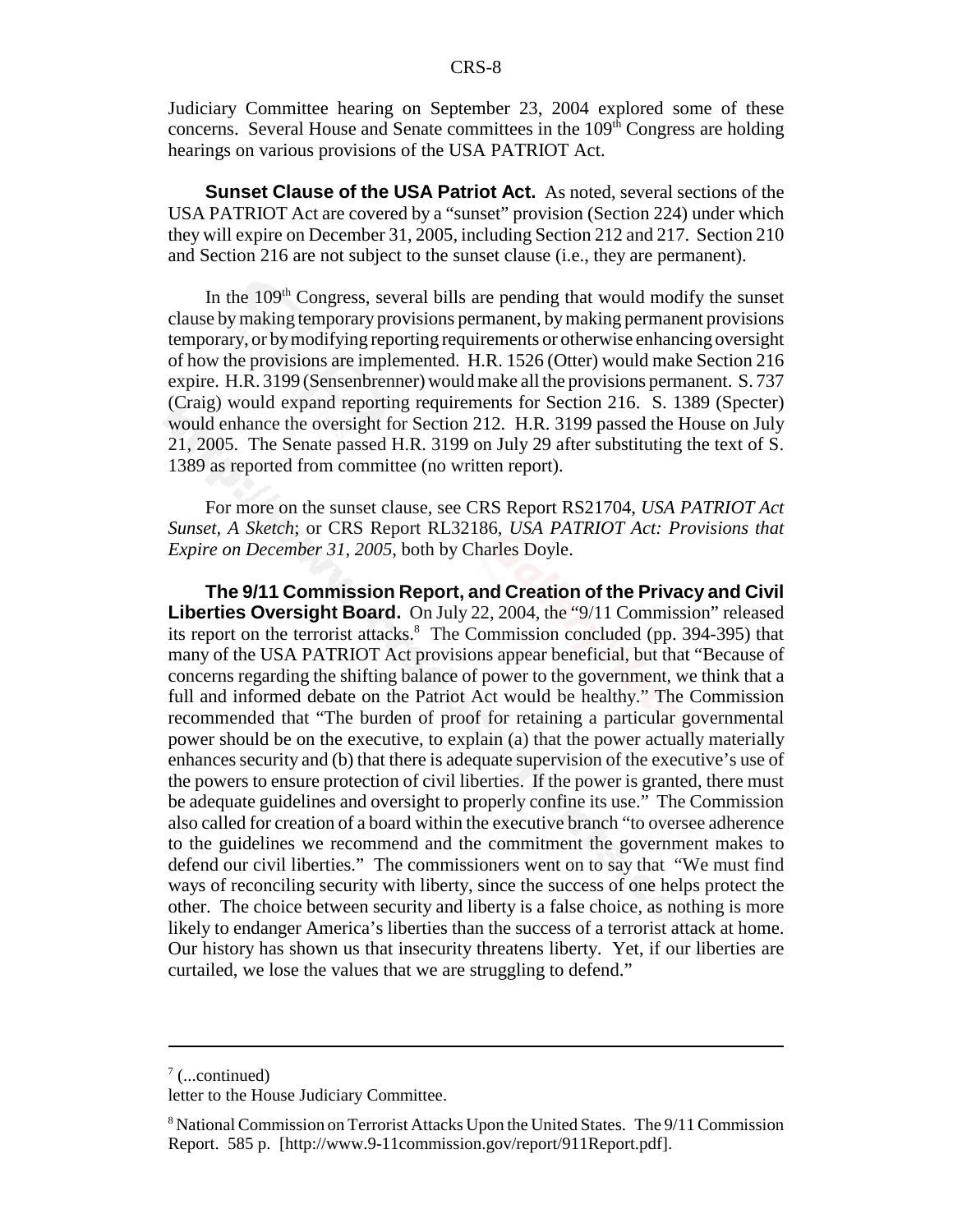The 108<sup>th</sup> Congress passed legislation implementing many of the Commission's recommendations. Called the Intelligence Reform and Terrorism Prevention Act (S. 2845, P.L. 108-458), Section 1061 creates a Privacy and Civil Liberties Oversight Board as part of the Executive Office of the President. According to the bill's sponsor, Senator Collins, the Board's purpose is to "ensure that privacy and civil liberties concerns are appropriately considered in the implementation of all laws, regulations, and policies that are related to efforts to protect the Nation against terrorism."9 It must report to Congress annually on an unclassified basis to the greatest extent possible. It will be composed of five members, two of which (the chairman and vice-chairman) must be confirmed by the Senate. All must come from outside the government to help ensure their independence.

*Reuters* reported on August 4, 2005 that the five members of the Board have been appointed, but the chairman and vice chairman have not yet been confirmed by the Senate. The report cited critics (including a former 9/11 Commissioner, Members of the House and Senate, and others) as concluding that the panel is a "toothless, underfunded shell with inadequate support" from the President.<sup>10</sup>

H.R. 1310 (Maloney) would make a number of changes, including establishing the Board as an independent agency in the executive branch, instead of part of the Executive Office of the President; setting out certain qualifications for Board members; and requiring that all of the Board members be confirmed by the Senate, not just the chairman and vice-chairman.

#### **By Employers**

There also is concern about the extent to which employers monitor the e-mail and other computer activities of employees. The public policy concern appears to be not whether companies should be able to monitor activity, but whether they should notify their employees of that monitoring. A 2005 survey of 526 companies by the American Management Association and the ePolicy Institute found that 76% monitor Web usage, and  $55\%$  retain and review e-mail messages.<sup>11</sup> The survey found that 26% of the companies had fired employees for misusing the Internet, and 25% had fired workers for e-mail misuse. Regarding notice, the survey reported that 80% of the companies inform workers that they are monitoring content, keystrokes, and time spent at the keyboard; 82% inform workers that computer files are stored and reviewed; 86% inform workers that e-mail is monitored; and 89% inform workers that Web usage is tracked. One criticism is that top level employees may not be subject to the same monitoring as rank and file workers. $^{12}$ 

[http://www.amanet.org/press/amanews/ems05.htm].

<sup>9</sup> *Congressional Record*, December 8, 2004, p. S11974.

<sup>&</sup>lt;sup>10</sup> Drees, Caroline. "U.S. Civil Liberties Board Struggles Into Existence." Reuters, August 4, 2005, 12:33 (via Factiva).

<sup>&</sup>lt;sup>11</sup> American Management Association. "2005 Electronic Monitoring  $\&$  Surveillance Survey." Press Release, May 18, 2005.

<sup>&</sup>lt;sup>12</sup> Sandberg, Jared. "Monitoring of Workers is Boss's Right But Why Not Include Top (continued...)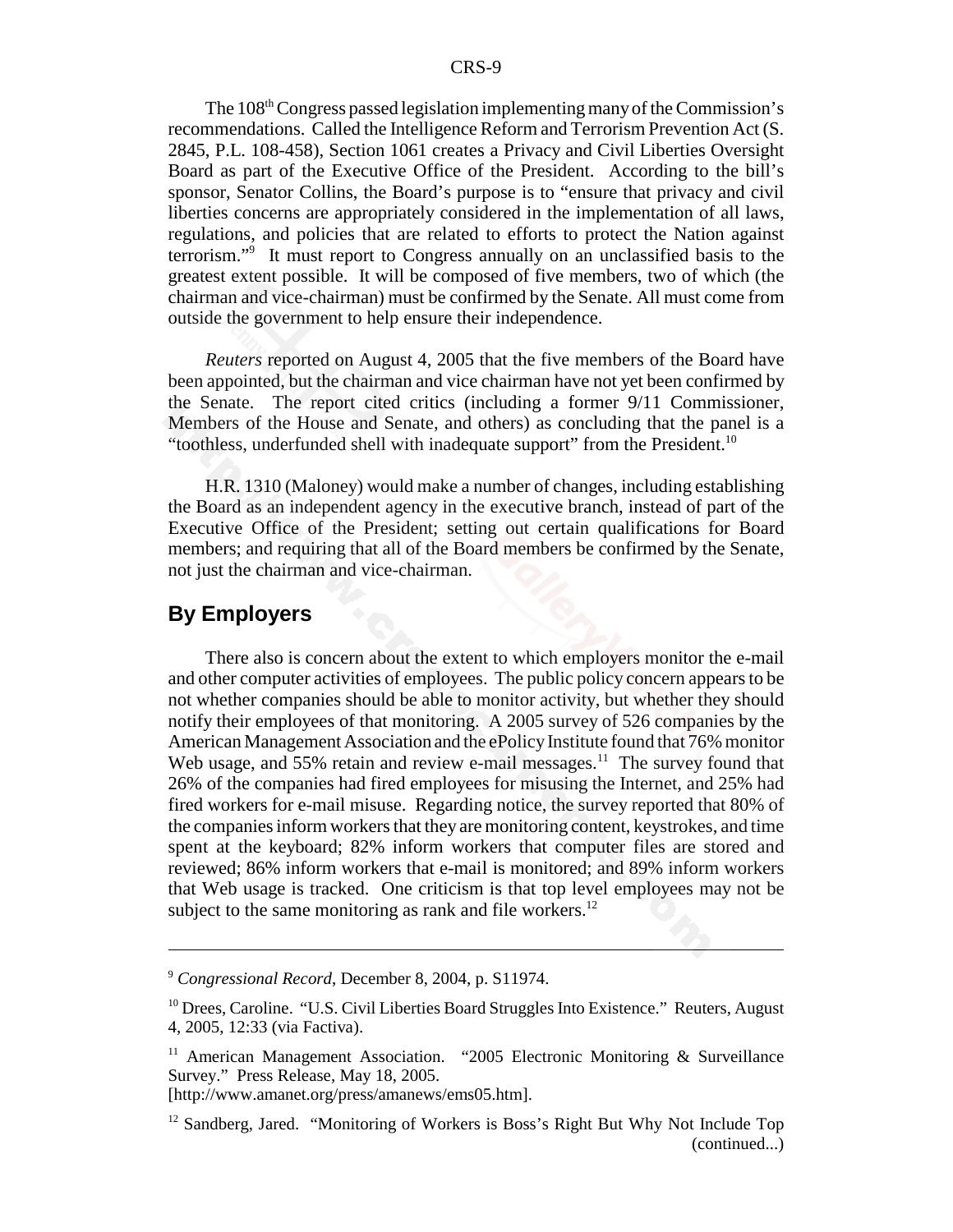#### **By E-Mail Service Providers: The "Councilman Case"**

In what is widely-regarded as a landmark ruling concerning Internet privacy, the U.S. Court of Appeals for the First Circuit in Massachusetts ruled (2-1) on June 29, 2004 that an e-mail service provider did not violate federal wiretapping statutes when it intercepted and read subscribers' e-mails to obtain a competitive business advantage. The ruling upheld the decision of a lower court to dismiss the case.

The case involved an e-mail service provider, Interloc, Inc., that sold out-ofprint books. According to press accounts<sup>13</sup> and the text of the court's ruling,<sup>14</sup> Interloc used software code to intercept and copy e-mail messages sent to its subscribers (who were dealers looking for buyers of rare and out-of-print books) by competitor Amazon.com. The e-mail was intercepted and copied prior to its delivery to the recipient so that Interloc officials could read the e-mails and obtain a competitive advantage over Amazon.com. Interloc Vice President Bradford Councilman was charged with violating the Wiretap Act.<sup>15</sup> The court's majority opinion noted that the parties stipulated that, at all times that the Interloc software was performing operations on the e-mails, they existed in the random access memory or in hard drives within Interloc's computer system.

The case turned on the distinction between the e-mail being in transit, or in storage (and therefore governed by a different  $law<sup>16</sup>$ ). The government argued that the e-mails were copied contemporaneously with their transmission, and therefore were intercepted under the meaning of the Wiretap Act. Judges Torruella and Cyr concluded, however, that they were in temporary storage in Interloc's computer system, and therefore were not subject to the provisions of the Wiretap Act. They further stated that "We believe that the language of the statute makes clear that Congress meant to give lesser protection to electronic communications than wire and oral communication. Moreover, at this juncture, much of the protection may have been eviscerated by the realities of modern technology.... However, it is not the province of this court to graft meaning onto the statute where Congress has spoken plainly." (p. 14-15). In his dissent, Judge Lipez stated, conversely, that he did not believe Congress intended for e-mail that is temporarily stored as part of the

 $12$  (...continued)

Brass?," Wall Street Journal, May 18, 2005, p. B1 (via Factiva).

<sup>13 (1)</sup> Jewell, Mark. "Interception of E-Mail Raises Questions." *Associated Press*, June 30, 2004, 9:14 pm. (2) Zetter, Kim. "E-Mail Snooping Ruled Permissible." *Wired News*, June 30, 2004, 08:40. (3) Krim, Jonathan. "Court Limits Privacy of E-Mail Messages; Providers Free to Monitor Communications." *Washington Post*, July 1, 2004, E1 (via Factiva).

<sup>14</sup> *U.S. v. Bradford C. Councilman*. U.S. Court of Appeals for the First Circuit. No. 03-1383. [http://www.ca1.uscourts.gov/pdf.opinions/03-1383-01A.pdf].

<sup>&</sup>lt;sup>15</sup> The Wiretap Act, 18 U.S.C. §§ 2510-2522, is Title I of the Electronic Communications Privacy Act (ECPA), P.L. 99-508. According to Jewell, op. cit., two other defendants— Alibris, which bought Interloc in 1998, and Interloc's systems administrator—pleaded guilty.

<sup>&</sup>lt;sup>16</sup> Stored communications are covered by the Stored Communications Act, which is Title II of ECPA, 18 U.S.C. §§ 2701-2711.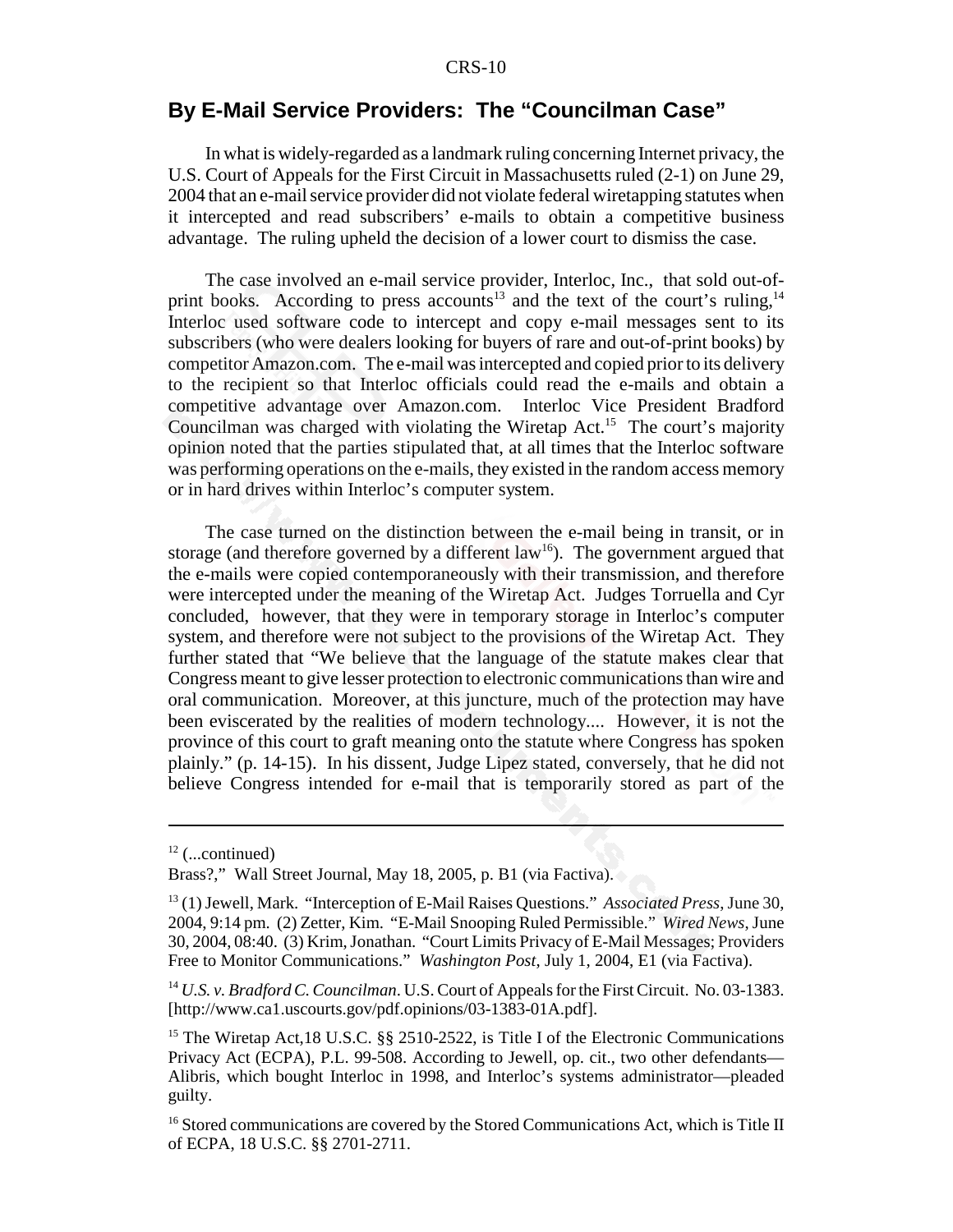transmission process to have less privacy than messages as they are in transit. He agreed with the government's contention that an "intercept" occurs between the time the author hits the "send" button and the message arrives in the recipient's in-box. He concluded that "Councilman's approach to the Wiretap Act would undo decades of practice and precedent ... and would essentially render the act irrelevant.... Since I find it inconceivable that Congress could have intended such a result merely by omitting the term 'electronic storage' from its definition of 'electronic communication,' I respectfully dissent."<sup>17</sup>

Privacy advocates expressed deep concern about the ruling. Electronic Frontier Foundation (EFF) attorney Kevin Bankston stated that the court had "effectively given Internet communications providers free rein to invade the privacy of their users for any reason and at any time."<sup>18</sup> The five major ISPs (AOL, Earthlink, Microsoft, Comcast, and Yahoo) all reportedly have policies governing their terms of service that state that they do not read subscribers' e-mail or disclose personal information unless required to do so by law enforcement agencies.<sup>19</sup> The U.S. Department of Justice appealed the court's decision; and several civil liberties filed a "friend of the court" brief in support of the government's appeal. In August 2005, the First Circuit Court of Appeals overturned the lower court's decision 5-2.<sup>20</sup>

Two bills were introduced in the 108<sup>th</sup> Congress that would have affected this debate by amending either the Wiretap Act or the Stored Communications Act. There was no action on either bill. In the  $109<sup>th</sup>$  Congress, H.R. 3503/S. 936 would amend the Wiretap Act to clarify that it applies "contemporaneous with transit, or on an ongoing basis during transit, through the use of any electronic, mechanical, or other device or process, notwithstanding that the communication may simultaneously be in electronic storage."

## **Spyware**

Spyware is discussed in more detail in CRS Report RL32706, *Spyware: Background and Policy Issues for Congress*, by Marcia Smith. The term "spyware" is not well defined. One example of spyware is software products that include, as part of the software itself, a method by which information is collected about the use of the computer on which the software is installed. Some products may collect personally identifiable information (PII). When the computer is connected to the Internet, the software periodically relays the information back to the software manufacturer or a marketing company. Some software traces a user's Web activity and causes advertisements to suddenly appear on the user's monitor—called "popup" ads—in response. Such software is called "adware," and one aspect of the

<sup>17</sup> *U.S. v. Bradford C. Councilman*, p. 53.

<sup>&</sup>lt;sup>18</sup> Online Privacy "Eviscerated" by First Circuit Decision. June 29, 2004. [http://www.eff.org/news/archives/2004\_06.php#001658].

 $19$  Krim, op. cit.

<sup>&</sup>lt;sup>20</sup> McCullagh, Declan. "E-mail Wiretap Case Can Proceed, Court Says." c|net News.com, August 11, 2005, 14:30:00 PDT.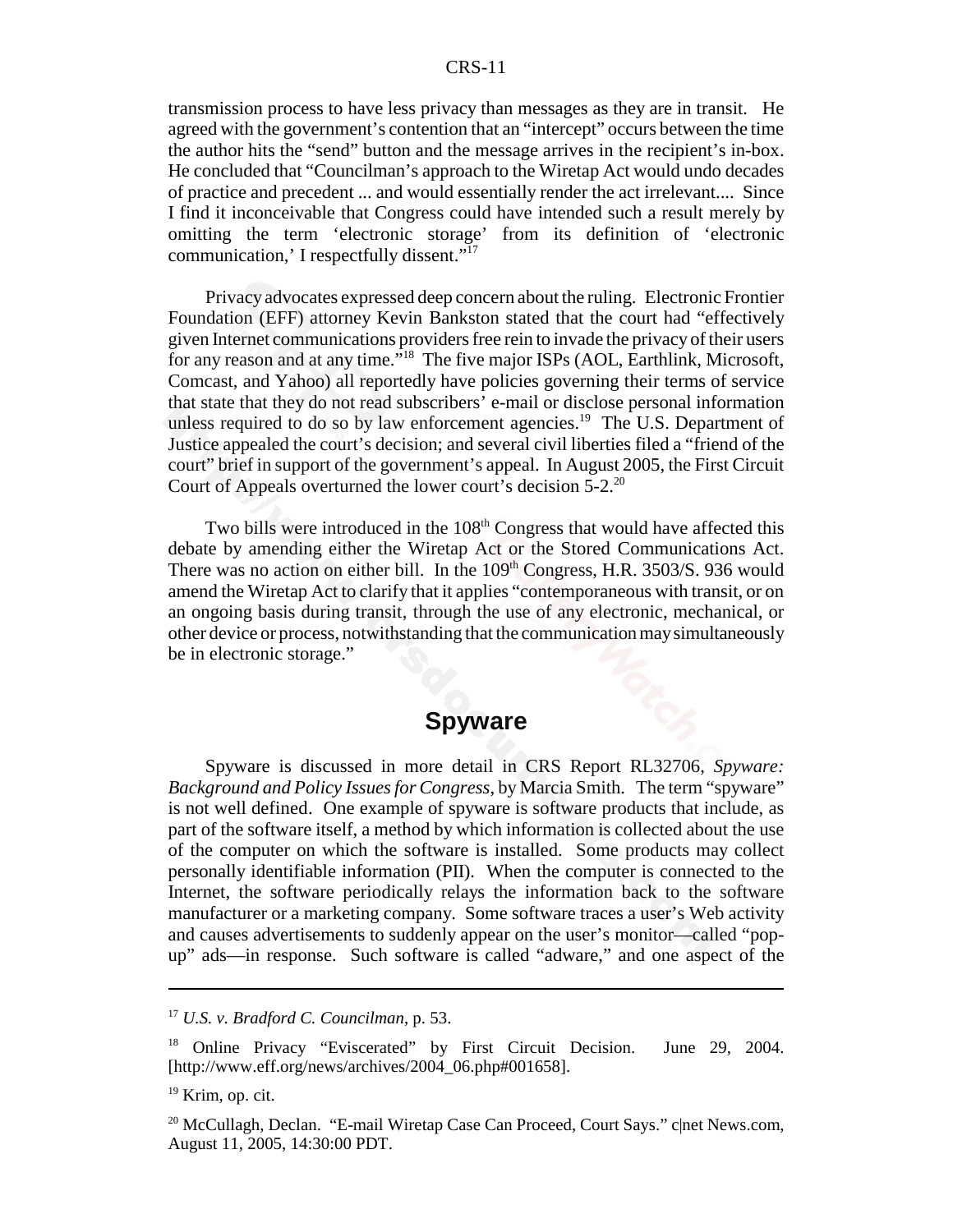spyware debate is whether adware should be included in the definition of spyware. Software programs that include spyware can be sold or provided for free, on a disk (or other media) or downloaded from the Internet. Typically, users have no knowledge that spyware is on their computers.

A central point of the debate is whether new laws are needed, or if industry selfregulation, coupled with enforcement actions under existing laws such as the Federal Trade Commission Act, is sufficient. The lack of a precise definition for spyware is cited as a fundamental problem in attempting to write new laws. FTC representatives and others caution that new legislation could have unintended consequences, barring current or future technologies that might, in fact, have beneficial uses. They further insist that, if legal action is necessary, existing laws provide sufficient authority. Consumer concern about control of their computers being taken over by spyware leads others to conclude that legislative action is needed.

Utah and California have passed spyware laws, but there is no specific federal law regarding spyware. In the  $108<sup>th</sup> Congress$ , the House passed two bills (H.R. 2929) and H.R. 4661) and the Senate Commerce Committee reported S. 2145. There was no further action.

In the  $109<sup>th</sup>$  Congress, two bills have passed the House: H.R. 29 (Bono) and H.R. 744 (Goodlatte). Two bills also are pending in the Senate: S. 687 (Burns-Wyden), and S. 1004 (Allen). A Senate Commerce Committee hearing on S. 687 was held on May 11, 2005. A Senate Commerce subcommittee held another hearing on spyware on October 5, 2005. For more information on the pending legislation, see CRS Report RL32706, *Spyware: Background and Policy Issues for Congress*, by Marcia Smith.

# **Identity Theft (Including Phishing and Pharming)**

Identity theft is not an Internet privacy issue, but the perception that the Internet makes identity theft easier means that it is often discussed in the Internet privacy context. The concern is that the widespread use of computers for storing and transmitting information is contributing to the rising rate of identity theft over the past several years, where one individual assumes the identity of another using personal information such as credit card and Social Security numbers (SSNs). The FTC has a toll free number (877-ID-THEFT) to help victims.<sup>21</sup>

The extent to which the Internet is responsible for the increase in cases is debatable. Some attribute the rise instead to carelessness by businesses in handling personally identifiable information, and by credit issuers that grant credit without proper checks. More traditional methods of acquiring someone's personal information—from lost or stolen wallets, or "dumpster diving"—also are used by identity thieves. Three high profile incidents that became public in early 2005 where

<sup>21</sup> See also CRS Report RL31919, *Remedies Available to Victims of Identity Theft*; and CRS Report RS21083, *Identity Theft and the Fair Credit Reporting Act: an Analysis of* TRW v. Andrews *and Current Legislation*, both by Angie Welborn.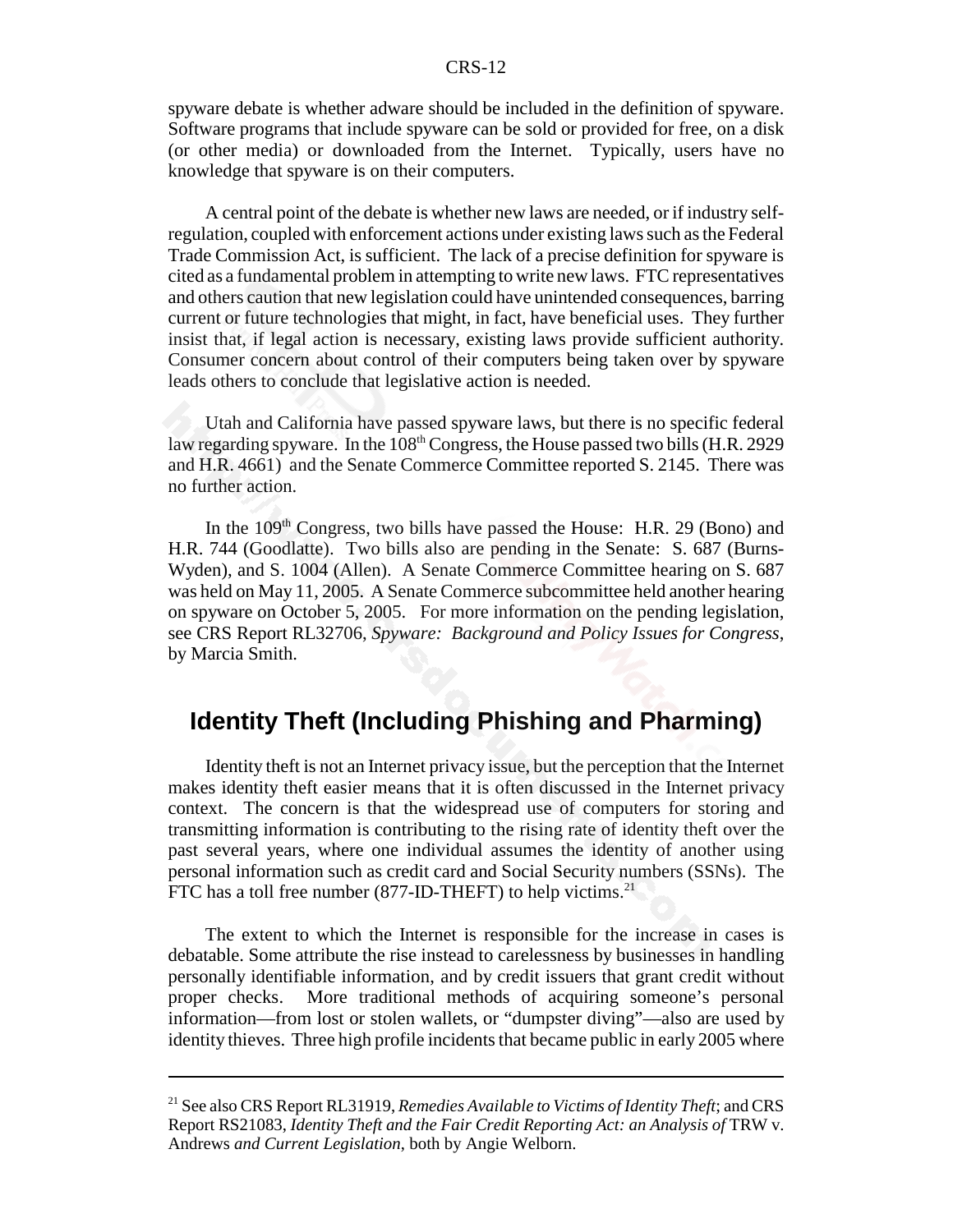the security of consumer PII was compromised reinforced existing fears about identity theft. The companies involved are ChoicePoint, Bank of America, and LexisNexis. These incidents are described in CRS Report RS22082, *Identity Theft: The Internet Connection*, by Marcia Smith.

#### **Identity Theft Statistics**

In a 2003 survey for the FTC, Synovate found that 51% of victims knew how their personal information was obtained by the thief: 14% said their information was obtained from lost or stolen wallets, checkbooks, or credit cards; 13% said the personal information was obtained during a transaction; 4% cited stolen mail; and 14% said the thief used "other" means (e.g. the information was misused by someone who had access to it such as a family member or workplace associate). $^{22}$ 

Another survey, conducted by the Council of Better Business Bureaus and Javelin Strategy & Research, was released in January 2005.23 The *2005 Identity Fraud Survey* is based on data collected in 2004 by Synovate using questions that closely mirrored those used in the 2003 FTC survey, plus several new questions. The survey found that computer crime accounted for 11.6% of identity theft cases in 2004, compared with 68% from paper sources. It further found that the average loss for online identity theft was \$551 compared to \$4,543 from paper sources. In cases where the perpetrator could be identified, family members were responsible for 32% of cases; complete strangers outside the workplace for 24%; friends, neighbors, and in-home employees for 18%; someone at a company with access to personal information for 13%; someone at the victim's workplace for 4%; or "someone else" for 8%. The study concluded that, contrary to popular perception, identity theft is *not* getting worse. For example, it reported that the number of victims declined from 10.1 million in 2003 to 9.3 million in 2004, and the annual dollar volume, adjusted for inflation, is "highly similar" (\$52.6 billion) in the 2003 survey and this survey.

### **"Phishing" and "Pharming"**

One method used to obtain PII is called "phishing." It refers to an Internetbased practice in which someone misrepresents their identity or authority in order to induce another person to provide PII. Some common phishing scams involve e-mails that purport to be from financial institutions or ISPs claiming that a person's record has been lost. The e-mail directs the person to a website that mimics the legitimate business' website and asks the person to enter a credit card number and other PII so the record can be restored. In fact, the e-mail or website is controlled by a third party who is attempting to extract information that will be used in identity theft or other

<sup>&</sup>lt;sup>22</sup> Synovate. "Federal Trade Commission—Identity Theft Survey Report." September 2003. pp. 30-31. [http://www.ftc.gov/opa/2003/09/idtheft.htm]

<sup>&</sup>lt;sup>23</sup> An abbreviated "complimentary" version of the report is available at [http://www.javelinstrategy.com/reports/2005IdentityFraudSurveyReport.html]. A Better Business Bureau press release is at [http://www.bbb.org/alerts/article.asp?ID=565]. The survey was sponsored Checkfree, Visa, and Wells Fargo & Company, but the report emphasizes that although those companies were invited to comment on the content of the questionnaire, they were not involved in the tabulation, analysis, or reporting of final results.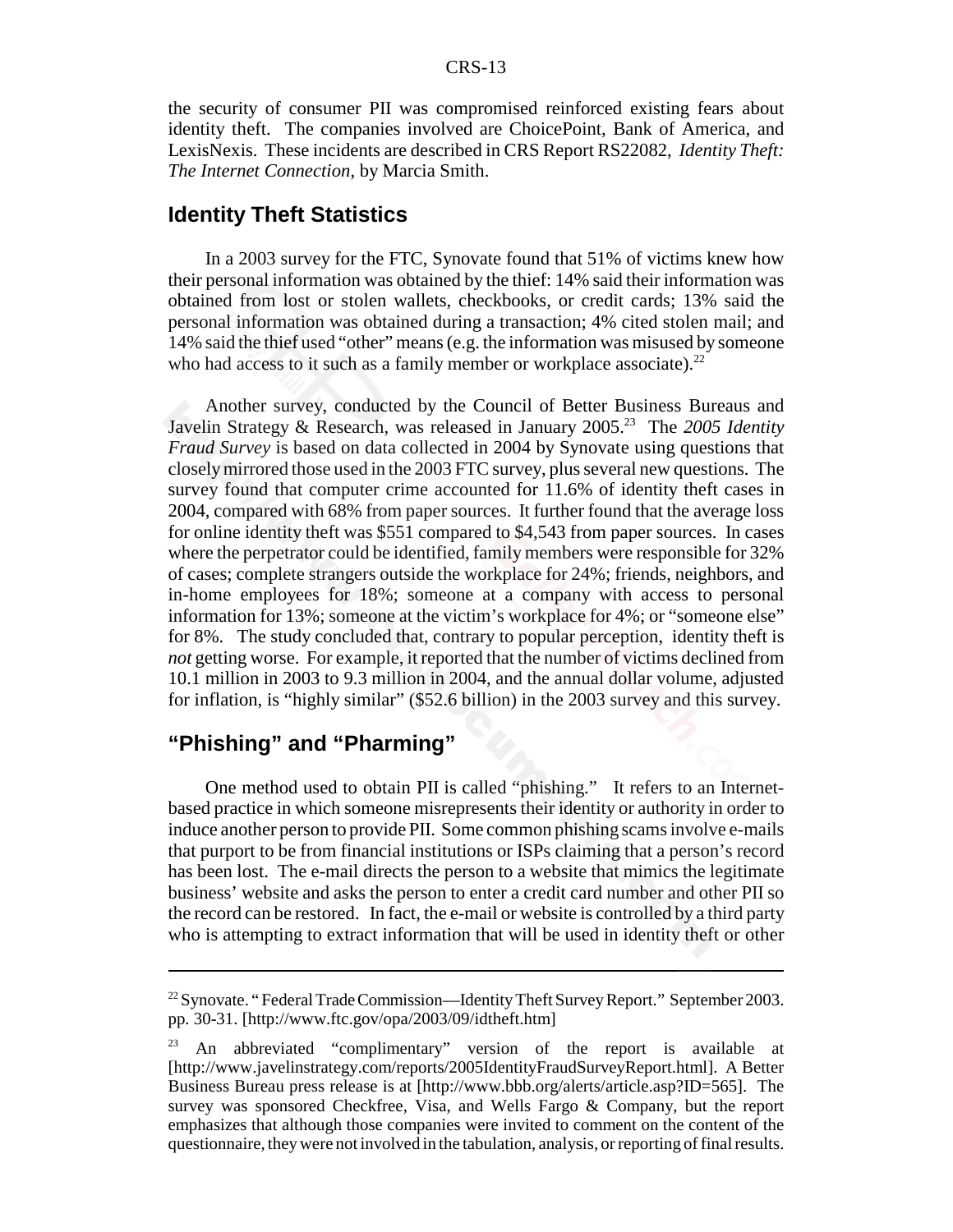crimes. The FTC issued a consumer alert on phishing in June  $2004.<sup>24</sup>$  An "Anti-Phishing Working Group" industry association has been established to collectively work on solutions to phishing [http://www.antiphishing.org/].

A version of phishing, dubbed "pharming," involves fraudulent use of domain names.<sup>25</sup> In pharming, hackers hijack a legitimate website's domain name, and redirect traffic intended for that website to their own. The computer user sees the intended website's address in the browser's address line, but instead, he or she is connected to the hacker's site and may unknowingly provide PII to the hacker.<sup>26</sup>

#### **Existing Laws**

The FTC enforces three federal laws that restrict disclosure of consumer information and require companies to ensure the security and integrity of the data in certain contexts—Section 5 of the Federal Trade Commission Act, the Fair Credit Reporting Act (FCRA), and Title V of the Gramm-Leach-Bliley Act. FTC Chairwoman Deborah Platt Majoras summarized these laws as they pertain to identity theft at a March 10, 2005 hearing before the Senate Committee on Banking, Housing, and Urban Affairs.<sup>27</sup> She identified two other laws that are not enforced by the FTC, but which also restrict the disclosure of certain types of information: the Driver's Privacy Protection Act, and the Health Insurance Portability and Accountability Act.

Congress also has passed laws specifically regarding identity theft: the 1998 Identity Theft and Assumption Deterrence Act; the 2003 Fair and Accurate Credit Transactions (FACT) Act; and the 2004 Identity Theft Penalty Enhancement Act. Those laws are summarized in CRS Report RL31919, *Remedies Available to Victims of Identity Theft*, by Angie Welborn. Briefly, the Identity Theft and Assumption Deterrence Act (P.L.105-318) directed the FTC to establish a central repository for identity theft complaints, and provide victim assistance and consumer education.

The FACT Act (P.L. 108-159) contains perhaps the most comprehensive identity theft provisions in federal law. Implementation of that act is discussed in CRS Report RL32535, *Implementation of the Fair and Accurate Credit Transactions (FACT) Act*, by Angie Welborn. Among its identity theft-related provisions, the law:

• requires consumer reporting agencies (CRAs) to follow certain procedures concerning when to place, and what to do in response to, fraud alerts on consumers' credit files;

<sup>&</sup>lt;sup>24</sup> FTC. "How Not to Get Hooked by a 'Phishing" Scam." June 2004. [http://www.ftc.gov/ bcp/conline/pubs/alerts/phishingalrt.pdf].

<sup>25</sup> For more on domain names, and the DNS, see CRS Report 97-868, *Internet Domain Names: Background and Policy Issues*, by Lennard G. Kruger.

<sup>&</sup>lt;sup>26</sup> For more on pharming, see, for example, Delio, Michelle. "Pharming Out-Scams Phishing." March 14, 2005

<sup>[</sup>http://www.wired.com/news/infostructure/0,1377,66853,00.html].

<sup>&</sup>lt;sup>27</sup> Available at [http://banking.senate.gov/ files/majoras.pdf].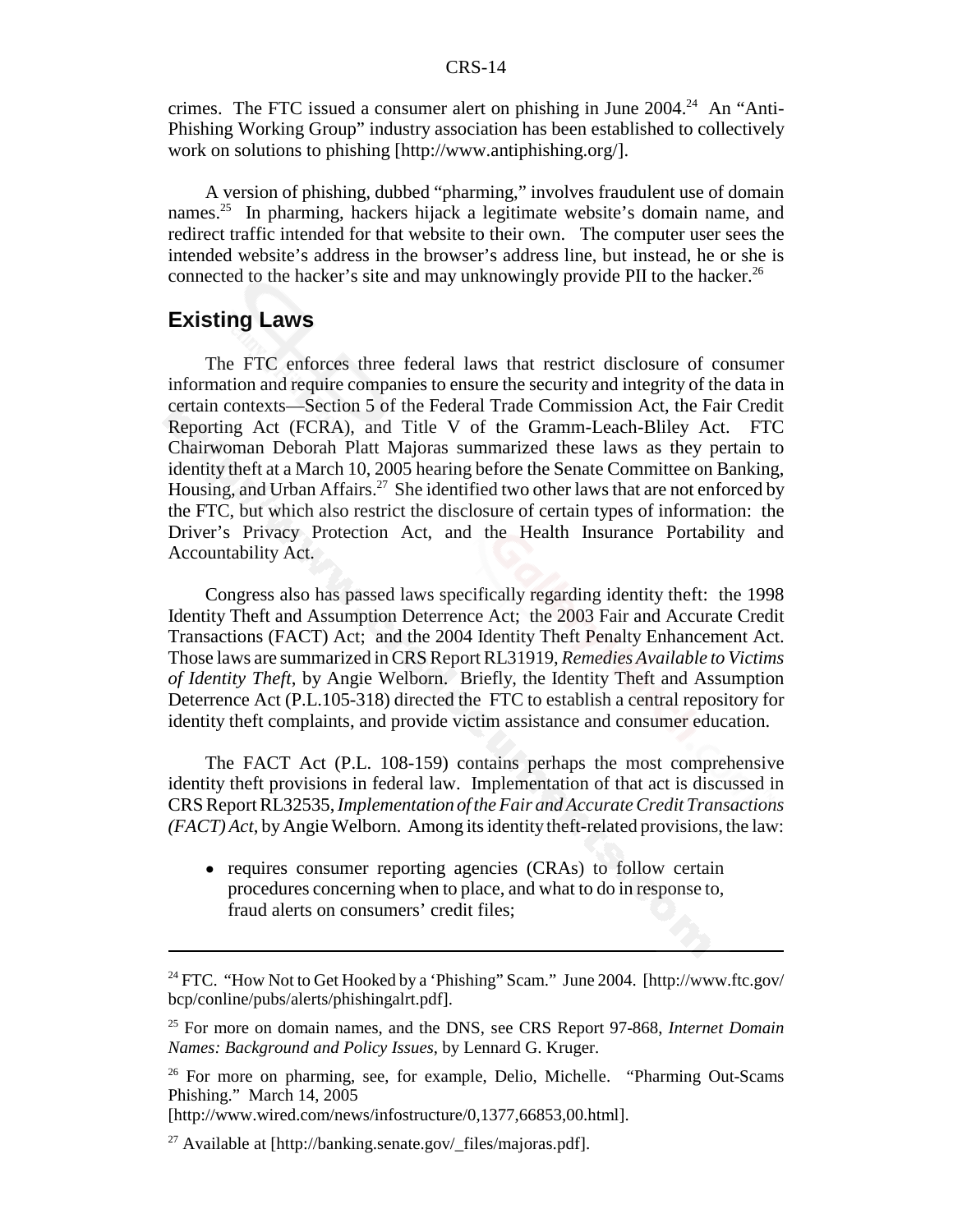- allows consumers one free copy of their consumer report each year from nationwide CRAs as long as the consumer requests it through a centralized source under rules to be established by the  $FTC$ ;<sup>28</sup>
- allows consumers one free copy of their consumer report each year from nationwide specialty CRAs (medical records or payments, residential or tenant history, check writing history, employment history, and insurance claims) upon request pursuant to regulations to be established by the FTC;
- requires credit card issuers to follow certain procedures if additional cards are requested within 30 days of a change of address notification for the same account;
- requires the truncation of credit card numbers on electronically printed receipts;
- ! requires business entities to provide records evidencing transactions alleged to be the result of identity theft to the victim and to law enforcement agencies authorized by the victim to take receipt of the records in question;
- requires CRAs to block the reporting of information in a consumer's file that resulted from identity theft and to notify the furnisher of the information in question that it may be the result of identity theft;
- requires federal banking agencies, the FTC, and the National Credit Union Administration to jointly develop guidelines for use by financial institutions, creditors and other users of consumer reports regarding identity theft; and
- extends the statute of limitations for when identity theft cases can be brought.

The Identity Theft Penalty Enhancement Act (P.L. 108-275) makes aggravated identity theft in conjunction with felonies a crime, and establishes mandatory sentences—two additional years beyond the penalty for the underlying crime, or five additional years for those who steal identities in conjunction with a terrorist act.<sup>29</sup>

At the March 10, 2005 Senate Banking Committee hearing,<sup>30</sup> FTC Chairwoman Majoras discussed the"complicated maze" of laws that governs consumer data,

 $28$  The FTC rules on free credit reports were issued on June 4, 2004 and are available at [http://www.ftc.gov/opa/2004/06/freeannual.htm].

<sup>29 &</sup>quot;Senate Clears Tougher Penalties for Identity Theft in Conjunction with Felony." *CQ Weekly*, June 26, 2004, p. 1561.

 $30$  The hearing can be viewed on the committee's website at [http://banking.senate.gov/index.cfm?Fuseaction=Hearings.Detail&HearingID=142].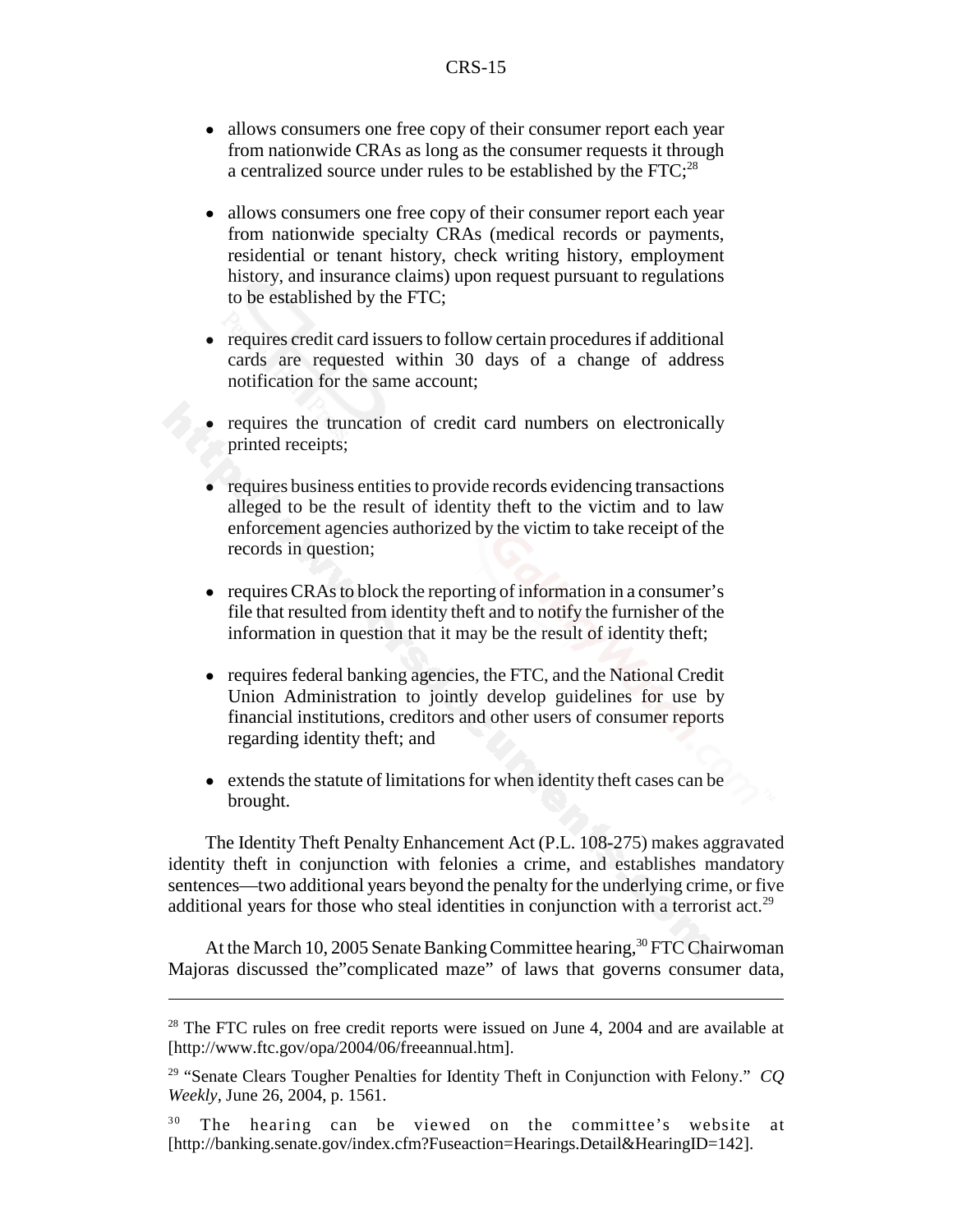noting whether particular legal provisions apply depends on the type of company or institution involved, the type of data collected or sold, and the purpose for which it will be used. She conceded that it is not clear if data brokers like ChoicePoint come under the FTC's jurisdiction, and concluded that additional legislation may be necessary, particularly regarding notice and security. A witness from the Secret Service also testified about his agency's jurisdiction over identity theft crimes.

#### **Pending Legislation**

Congress continues to consider ways to reduce the incidence of identity theft. Legislative approaches include strengthening penalties for identity theft or for the misuse of SSNs;<sup>31</sup> increasing regulation of data brokers, such as by requiring them to notify individuals whose PII has been breached, or to obtain a consumer's consent before selling PII; limiting the use of SSNs or allowing individuals to choose an identifier other than their SSN for Medicare purposes, for example; or making phishing unlawful.

Many bills are pending (see table below), and many hearings have been held, in the  $109<sup>th</sup>$  Congress on identity theft and related topics, such as data security. Among the committees holding hearings are the Senate Banking, Housing, and Urban Affairs Committee; the House Energy and Commerce Committee; the Senate Judiciary Committee; the House Financial Services Committee; and the Senate Commerce, Science and Transportation Committee. For more on legislative action, see CRS Report RL31919, *Remedies Available to Victims of Identity Theft*, by Angie Welbon.

# **Summary of 109<sup>th</sup> Congress Internet Privacy-Related Legislation**

The following table provides summary information on pending Internet privacyrelated legislation . It should be noted that although some bills have similar titles or intents, the details may vary. For example, some bills seek to protect "personal information," while others protect "personally identifiable information" (PII). Some concern "data," while others concern "electronic data." Definitions may vary, or, in some cases, the FTC is directed to determine a definition.

<sup>31</sup> For more on Social Security numbers, see CRS Report RL30318, *The Social Security Number: Legal Developments Affecting Its Collection, Disclosure, and Confidentiality*, by Kathleen S. Swendiman.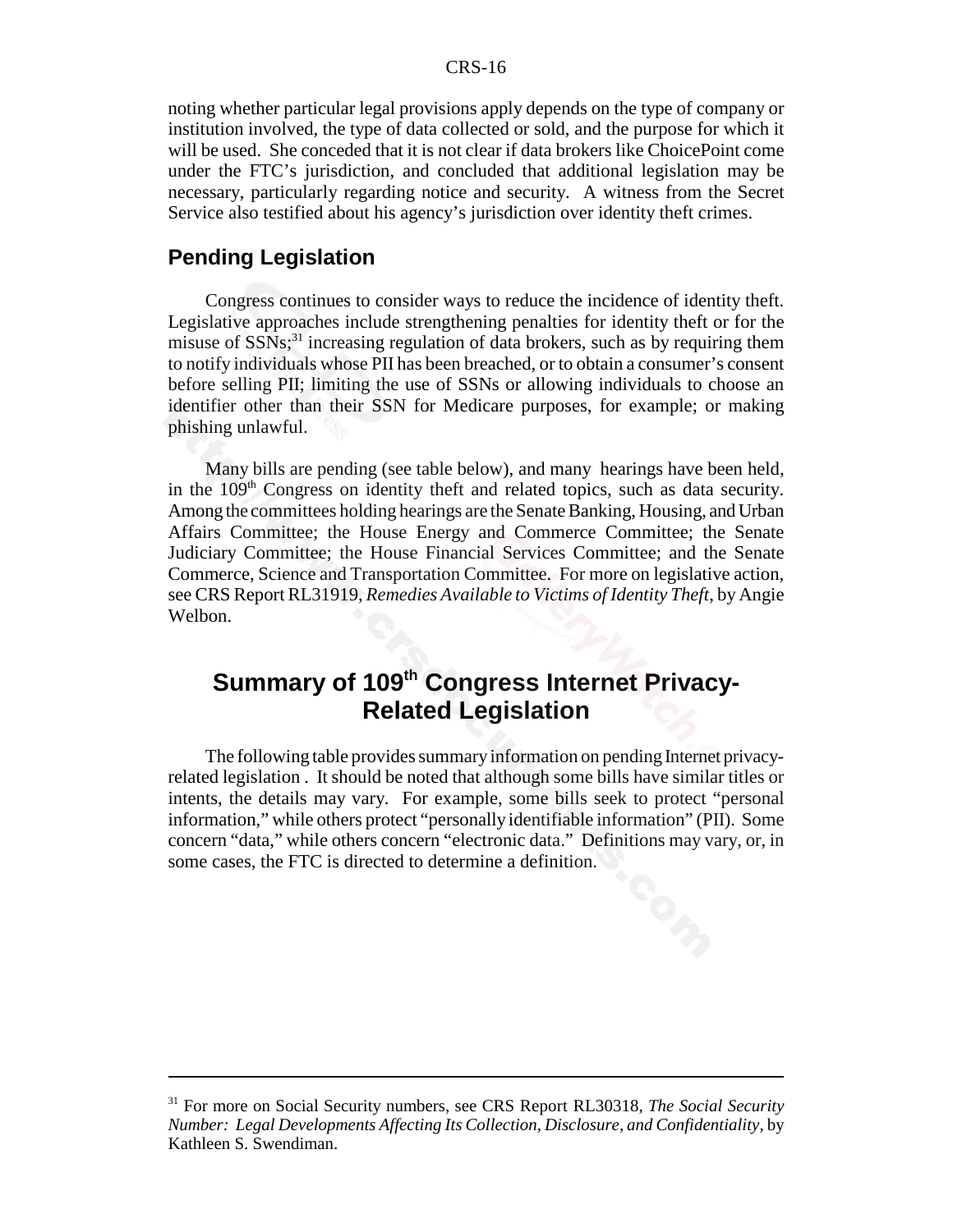| <b>Bill (Sponsor)</b>                                | <b>Summary, Committee(s) of Referral, and Status</b>                                                                                                                                                                                                                                                                                                                                                                                                                                                                                                                                        |  |  |
|------------------------------------------------------|---------------------------------------------------------------------------------------------------------------------------------------------------------------------------------------------------------------------------------------------------------------------------------------------------------------------------------------------------------------------------------------------------------------------------------------------------------------------------------------------------------------------------------------------------------------------------------------------|--|--|
| <b>Internet Privacy General</b>                      |                                                                                                                                                                                                                                                                                                                                                                                                                                                                                                                                                                                             |  |  |
| <b>H.R. 84</b><br>(Frelinghuysen)                    | <b>Online Privacy Protection Act.</b> Requires the FTC to prescribe<br>regulations to protect the privacy of personal information collected<br>from and about individuals not covered by COPPA. (Energy &<br>Commerce)                                                                                                                                                                                                                                                                                                                                                                      |  |  |
| H.R. 1263<br>(Stearns)                               | <b>Consumer Privacy Protection Act.</b> Broad consumer privacy bill<br>including provisions related to identity theft, regulation of "data<br>collection organizations," and a study of the impact on U.S.<br>interstate and foreign commerce of privacy laws, etc., adopted by<br>other countries. (Energy & Commerce, International Relations)                                                                                                                                                                                                                                            |  |  |
| <b>H.R. 1310</b><br>(Maloney)                        | <b>Protection of Civil Liberties Act.</b> Inter alia, makes the Privacy<br>and Civil Liberties Oversight Board an independent agency, instead<br>of part of the Executive Office of the President, and specifies certain<br>qualifications for Board members and requires they be confirmed by<br>the Senate. (Government Reform, Judiciary, Homeland Security,<br>Intelligence)                                                                                                                                                                                                            |  |  |
| H.R. 1526<br>(Otter)                                 | Security and Freedom Ensured Act (SAFE Act).<br>Inter alia,<br>makes Section 216 of the USA PATRIOT Act subject to the sunset<br>date. (Judiciary, Intelligence)                                                                                                                                                                                                                                                                                                                                                                                                                            |  |  |
| H.R. 3058<br>(Knollenberg)                           | FY2006 Transportation-Treasury Appropriations. Continues<br>language in previous appropriations bills prohibiting federal<br>websites from collecting data about visitors to those websites.<br>Section 933 in House version (passed House June 30); Section 831<br>in Senate version (reported from appropriations committee July 26,<br>S.Rept. 109-109).                                                                                                                                                                                                                                 |  |  |
| H.R. 3199<br>(Sensenbrenner)<br>S. 1389<br>(Specter) | <b>USA Patriot and Terrorism Prevention Reauthorization Act.</b><br>Inter alia, House version repeals the sunset provision of USA<br>PATRIOT Act, meaning that none of the sections would expire.<br>Senate version, inter alia, enhances reporting requirements Section<br>216. Reported from Judiciary and Intelligence Committees (H.Rept.<br>109-174, Pt. I and Pt. II) 7/18/2005; passed House, amended, July<br>21, 2005. Passed Senate July 29 after substituting the language of<br>S. 1389 as reported from Senate Judiciary Committee (no written<br>report) and further amended. |  |  |
| H.R. 3503<br>(Cannon)<br>S. 936<br>(Leahy-Sununu)    | <b>E-Mail Privacy Act.</b> Amends the Wiretap Act to clarify that it<br>covers e-mail that is temporarily stored in transit (in response to the<br>Councilman case). (House Judiciary; Senate Judiciary)                                                                                                                                                                                                                                                                                                                                                                                    |  |  |
| S.737<br>(Craig)                                     | <b>Security and Freedom Ensured Act (SAFE Act).</b> Inter alia, sets<br>additional requirements regarding use of authorities under Section<br>216 of the USA PATRIOT Act. (Judiciary)                                                                                                                                                                                                                                                                                                                                                                                                       |  |  |

# Table 1. Pending Legislation in the 109<sup>th</sup> Congress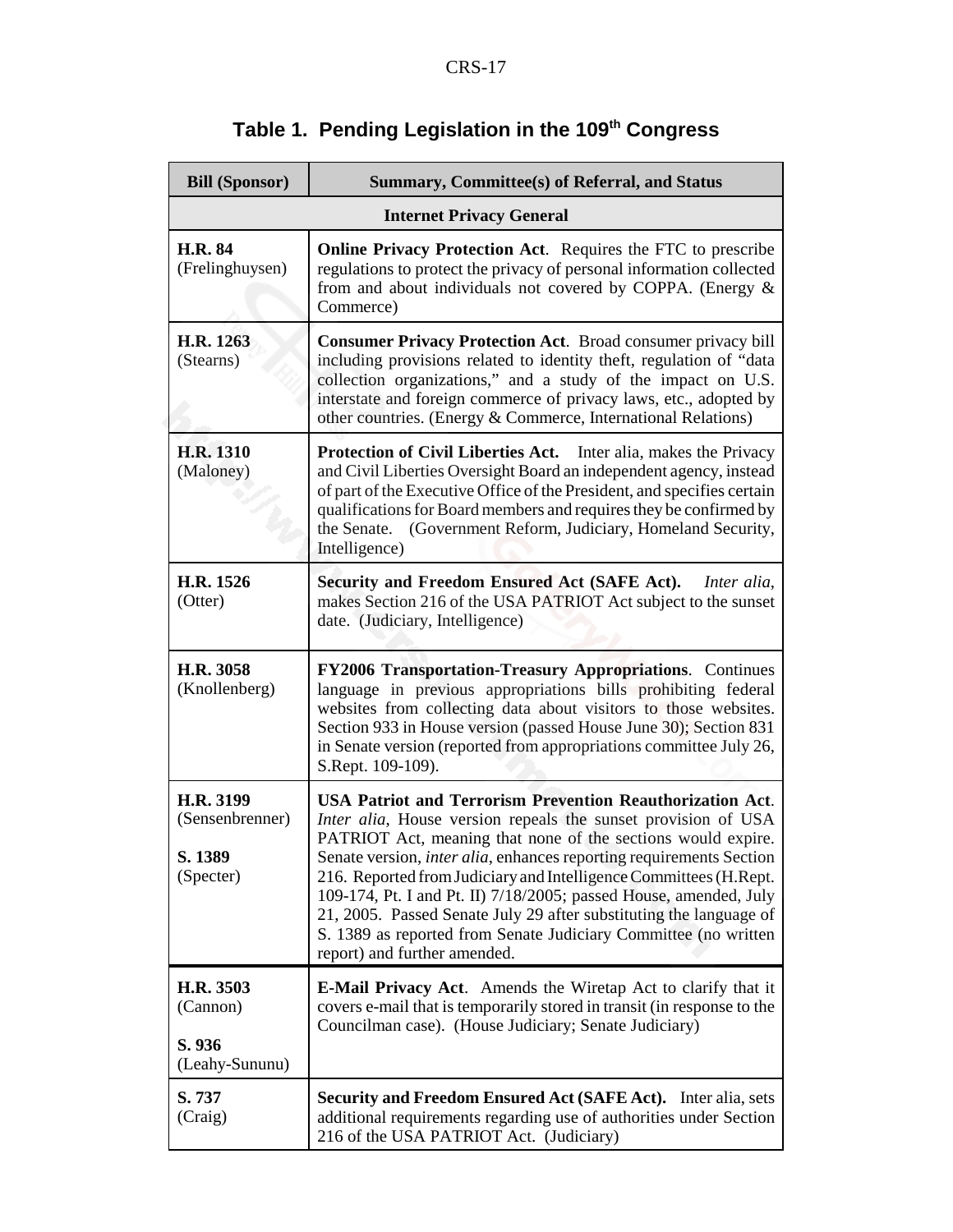| <b>Bill (Sponsor)</b>             | <b>Summary, Committee(s) of Referral, and Status</b>                                                                                                                                                                                                                                                                                                                                                                                                                                                                                                                            |  |  |
|-----------------------------------|---------------------------------------------------------------------------------------------------------------------------------------------------------------------------------------------------------------------------------------------------------------------------------------------------------------------------------------------------------------------------------------------------------------------------------------------------------------------------------------------------------------------------------------------------------------------------------|--|--|
| <b>Spyware</b>                    |                                                                                                                                                                                                                                                                                                                                                                                                                                                                                                                                                                                 |  |  |
| <b>H.R. 29</b><br>(Bono)          | Spy Act. Requires the FTC to prescribe regulations prohibiting the<br>transmission of spyware programs via the Internet to computers<br>without the user's consent, and notification to the user that the<br>program will be used to collect PII; makes phishing unlawful.<br>Reported from House Energy and Commerce Committee (H.Rept.<br>109-32); passed House May 23.                                                                                                                                                                                                       |  |  |
| H.R. 744<br>(Goodlatte)           | <b>Internet Spyware (I-SPY) Prevention Act.</b> Sets criminal penalties<br>for certain spyware practices. Reported from Judiciary Committee<br>(H.Rept. 109-93); passed House May 23.                                                                                                                                                                                                                                                                                                                                                                                           |  |  |
| S. 687<br>(Burns-Wyden)           | <b>SPY BLOCK Act.</b><br>Broad anti-spyware bill. Hearing held.<br>(Commerce)                                                                                                                                                                                                                                                                                                                                                                                                                                                                                                   |  |  |
| S. 1004<br>(Allen)                | <b>Enhanced Consumer Protection Against Spyware Act.</b><br>To<br>provide the FTC with the resources necessary to protect Internet<br>users from spyware. (Commerce)                                                                                                                                                                                                                                                                                                                                                                                                            |  |  |
|                                   | <b>Identity theft/protecting SSNs and other PII</b>                                                                                                                                                                                                                                                                                                                                                                                                                                                                                                                             |  |  |
| <b>H.R. 82</b><br>(Frelinghuysen) | Social Security On-line Privacy Protection Act. Regulates the use<br>by interactive computer services of SSNs and related PII. (Energy<br>and Commerce)                                                                                                                                                                                                                                                                                                                                                                                                                         |  |  |
| H.R. 92<br>(Frelinghuysen)        | Permits Medicare beneficiaries to use an identification number other<br>than their SSN in order to deter identity theft. (Ways and Means,<br><b>Energy and Commerce)</b>                                                                                                                                                                                                                                                                                                                                                                                                        |  |  |
| H.R. 220<br>(Paul)                | Identity Theft Prevention Act. Protects the integrity and<br>confidentiality of SSNs, prohibits the establishment of a uniform<br>national identifying number, and prohibits federal agencies from<br>imposing standards of identification for individuals on other<br>agencies or persons. (Ways & Means, Government Reform)                                                                                                                                                                                                                                                   |  |  |
| H.R. 1069<br>(Bean)               | Notification of Risk to Personal Data Act.* Requires federal<br>agencies, and persons engaged in interstate commerce, in possession<br>of electronic data containing personal information, to disclose any<br>unauthorized acquisition of such information; requires financial<br>institutions to disclose to customers and consumer reporting<br>agencies any unauthorized access to personal information; and<br>requires consumer reporting agencies to implement fraud alerts<br>under certain circumstances. (Energy & Commerce, Government<br>Reform, Financial Services) |  |  |
| H.R. 1078<br>(Markey)             | Social Security Number Protection Act. Regulates the sale and<br>purchase of SSNs. (Energy & Commerce, Ways & Means)                                                                                                                                                                                                                                                                                                                                                                                                                                                            |  |  |
| <b>H.R. 1080</b><br>(Markey)      | <b>Information Protection and Security Act. Regulates the conduct</b><br>of information brokers and the protection of PII held by them.<br>(Energy & Commerce)                                                                                                                                                                                                                                                                                                                                                                                                                  |  |  |
| H.R. 1099<br>(Hooley)             | <b>Anti-Phishing Act.</b> Criminalizes phishing. (Judiciary)                                                                                                                                                                                                                                                                                                                                                                                                                                                                                                                    |  |  |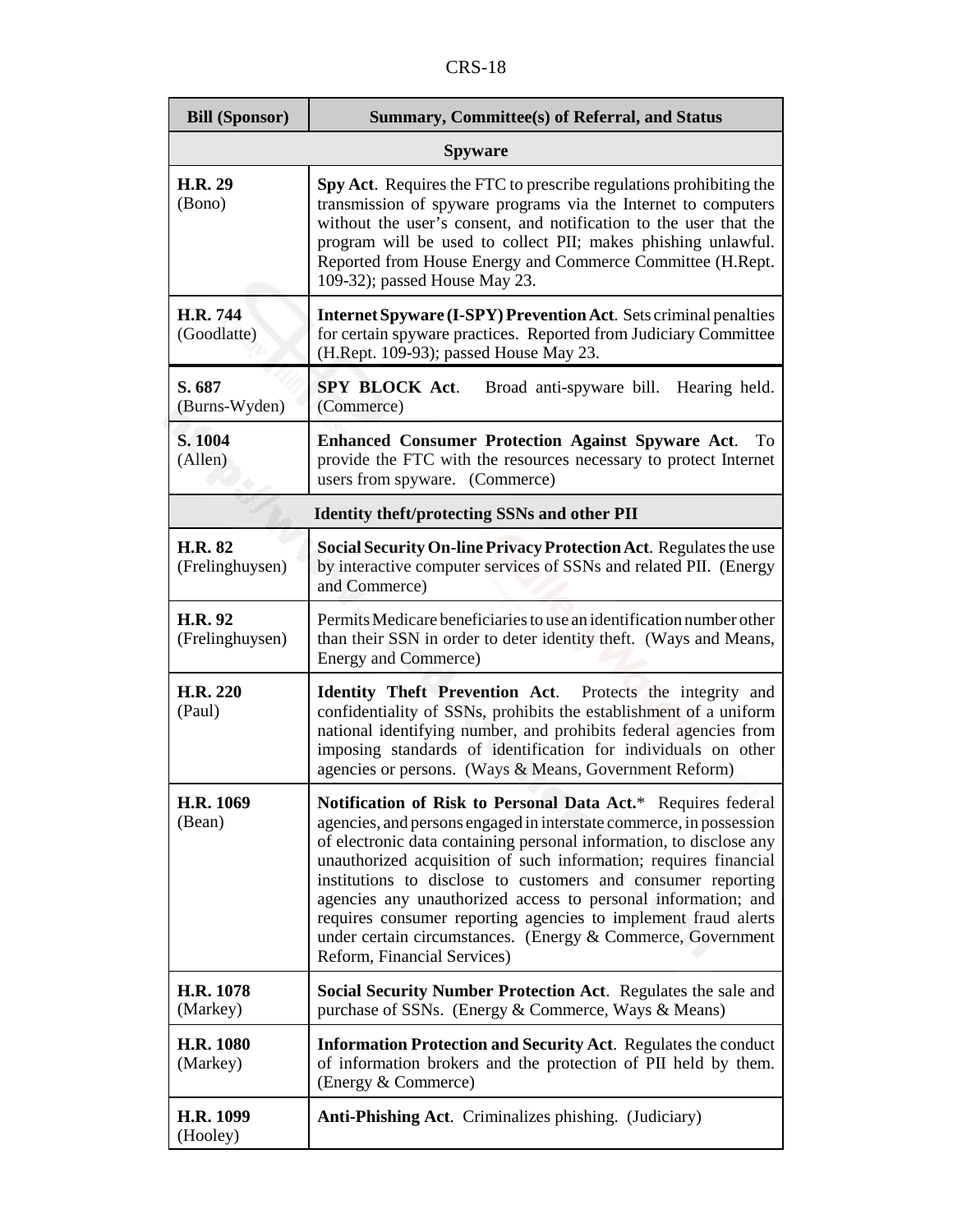CRS-19

| <b>Bill (Sponsor)</b>                        | <b>Summary, Committee(s) of Referral, and Status</b>                                                                                                                                                                                                                                                                                                                                                                                                                                                                                                                   |
|----------------------------------------------|------------------------------------------------------------------------------------------------------------------------------------------------------------------------------------------------------------------------------------------------------------------------------------------------------------------------------------------------------------------------------------------------------------------------------------------------------------------------------------------------------------------------------------------------------------------------|
| H.R. 1653<br>(Markey)<br>S. 810<br>(Clinton) | <b>Safeguarding Americans from Exporting Identification Data</b><br>(SAFE-ID) Act. Allows U.S. business entities to transmit PII of<br>U.S. citizens to foreign affiliates or subcontractors in another<br>country if that country has adequate privacy protections and the<br>citizen has been given prior notice and not opted-out; and prohibits<br>them from transmitting PII to foreign affiliates or subcontractors in<br>a country without adequate privacy protections unless the U.S.<br>citizen has opted-in. (House Energy & Commerce; Senate<br>Judiciary) |
| H.R. 1745<br>(Shaw)                          | Social Security Number and Identity Theft Prevention Act. To<br>enhance SSN protections, prevent fraudulent misuse of SSNs, and<br>otherwise enhance protection against identity theft. (Ways &<br>Means)                                                                                                                                                                                                                                                                                                                                                              |
| H.R. 3140<br>(Bean)                          | <b>Consumer Data Security and Notification Act.</b> To regulate<br>information brokers, enhance information security requirements for<br>consumer reporting agencies and information brokers, and require<br>consumer reporting agencies, financial institutions, and other<br>entities to notify consumers of data security breaches involving<br>sensitive consumer information. (Financial Services)                                                                                                                                                                |
| H.R. 3374<br>(LaTourette)                    | <b>Consumer Notification and Financial Data Protection Act.</b> To<br>provide for the uniform and timely notification of consumers whose<br>sensitive financial personal information has been placed at risk by<br>a breach of data security, to enhance data security safeguards, and<br>to provide appropriate consumer mitigation services. (Financial<br>Services)                                                                                                                                                                                                 |
| H.R. 3375<br>(Pryce)                         | <b>Financial Data Security Act.</b> To amend the Fair Credit Reporting<br>Act to provide for secure financial data. (Financial Services)                                                                                                                                                                                                                                                                                                                                                                                                                               |
| H.R. 3501<br>(Carson)                        | Consumer Access Rights Defense Act. To require financial<br>institutions and financial service providers to notify customers of the<br>unauthorized use of personal financial information. (Energy and<br>Commerce, Government Reform, Financial Services)                                                                                                                                                                                                                                                                                                             |
| H.R. 3804<br>(McCarthy)                      | Identity Theft Relief Act. To allow a 100% deduction for expenses<br>related to a "qualified identity theft" (as defined in the act) on<br>federal tax returns. (Ways and Means)                                                                                                                                                                                                                                                                                                                                                                                       |
| S. 29<br>(Feinstein)                         | Social Security Misuse Prevention Act. Limits the misuse of<br>SSNs and establishes criminal penalties for such misuse.<br>(Judiciary)                                                                                                                                                                                                                                                                                                                                                                                                                                 |
| S. 115<br>(Feinstein)                        | Notification of Risk to Personal Data Act.* Requires federal<br>agencies, and persons engaged in interstate commerce, in possession<br>of electronic data containing personal information, to disclose any<br>unauthorized acquisition of such information. (Judiciary)                                                                                                                                                                                                                                                                                                |
| S. 116<br>(Feinstein)                        | <b>Privacy Act of 2005.</b> Requires the consent of an individual prior to<br>the sale and marketing of the individual's PII. (Judiciary)                                                                                                                                                                                                                                                                                                                                                                                                                              |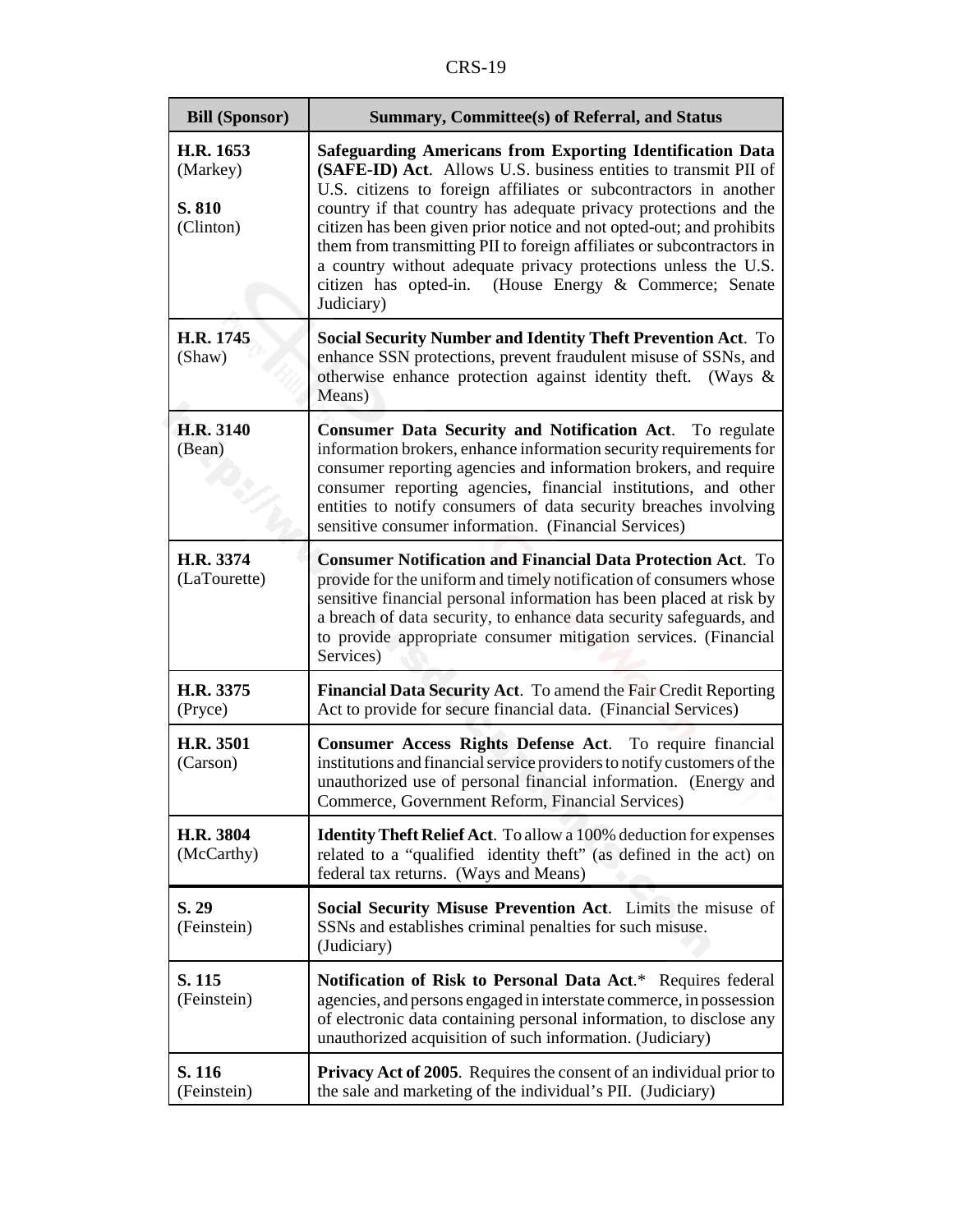CRS-20

| <b>Bill (Sponsor)</b>   | <b>Summary, Committee(s) of Referral, and Status</b>                                                                                                                                                                                                                                                                                                                            |  |
|-------------------------|---------------------------------------------------------------------------------------------------------------------------------------------------------------------------------------------------------------------------------------------------------------------------------------------------------------------------------------------------------------------------------|--|
| S. 472<br>(Leahy)       | <b>Anti-Phishing Act.</b> Criminalizes phishing. (Judiciary)                                                                                                                                                                                                                                                                                                                    |  |
| S. 500<br>(Bill Nelson) | <b>Information Protection and Security Act. Regulates information</b><br>brokers and protects individual rights to PII. (Commerce)                                                                                                                                                                                                                                              |  |
| S. 751<br>(Feinstein)   | Notification of Risk to Personal Data Act.* Requires federal<br>agencies, and persons engaged in interstate commerce, in possession<br>of data containing personal information to disclose any unauthorized<br>acquisition of such information. (Commerce)                                                                                                                      |  |
| S.768<br>(Schumer)      | <b>Comprehensive Identity Theft Prevention Act.</b> Broad identity<br>theft prevention bill, including protecting SSNs, assistance to<br>victims, coordinating international action against identity theft,<br>notification of information breaches, and establishing an Office of<br>Identity Theft at the FTC. (Commerce)                                                     |  |
| S. 1326<br>(Sessions)   | Notification of Risk to Personal Data Act. Requires agencies and<br>persons in possession of computerized data containing sensitive<br>personal information to disclose security breaches if it poses a<br>significant risk of identity theft. (Judiciary)                                                                                                                      |  |
| S. 1332<br>(Specter)    | Personal Data Privacy and Security Act. To prevent and mitigate<br>identity theft, to ensure privacy, and to enhance criminal penalties<br>and other protections against security breaches, fraudulent access<br>and misuse of PII. Read the second time and placed on the<br>legislative calendar July 1.                                                                      |  |
| S. 1336<br>(Pryor)      | <b>Consumer Identity Protection and Security Act.</b> To establish<br>procedures for the protection of consumers from misuse or<br>unauthorized access to sensitive personal information contained in<br>private information files maintained by commercial entities engaged<br>in or affecting interstate commerce and provide for their<br>enforcement by the FTC. (Commerce) |  |
| S. 1408<br>(Smith)      | Identity Theft Protection Act. Strengthens data protection and<br>safeguards, requires notification of data breaches, and further<br>prevents identity theft. Ordered reported from Senate Commerce<br>Committee, amended, July 28, 2008.                                                                                                                                       |  |
| S. 1461<br>(Shelby)     | <b>Consumer Identity Protection and Security Act.</b> To protect<br>consumers from misuse of, and unauthorized access to, sensitive<br>personal information contained in private information files<br>maintained by commercial entities engaged in, or affecting,<br>interstate commerce, and provide for enforcement of those<br>procedures by the FTC. (Banking)              |  |
| S. 1594<br>(Corzine)    | <b>Financial Privacy Protection Act.</b> To require financial services<br>providers to maintain customer information security systems and to<br>notify customers of unauthorized access to personal information.<br>(Banking)                                                                                                                                                   |  |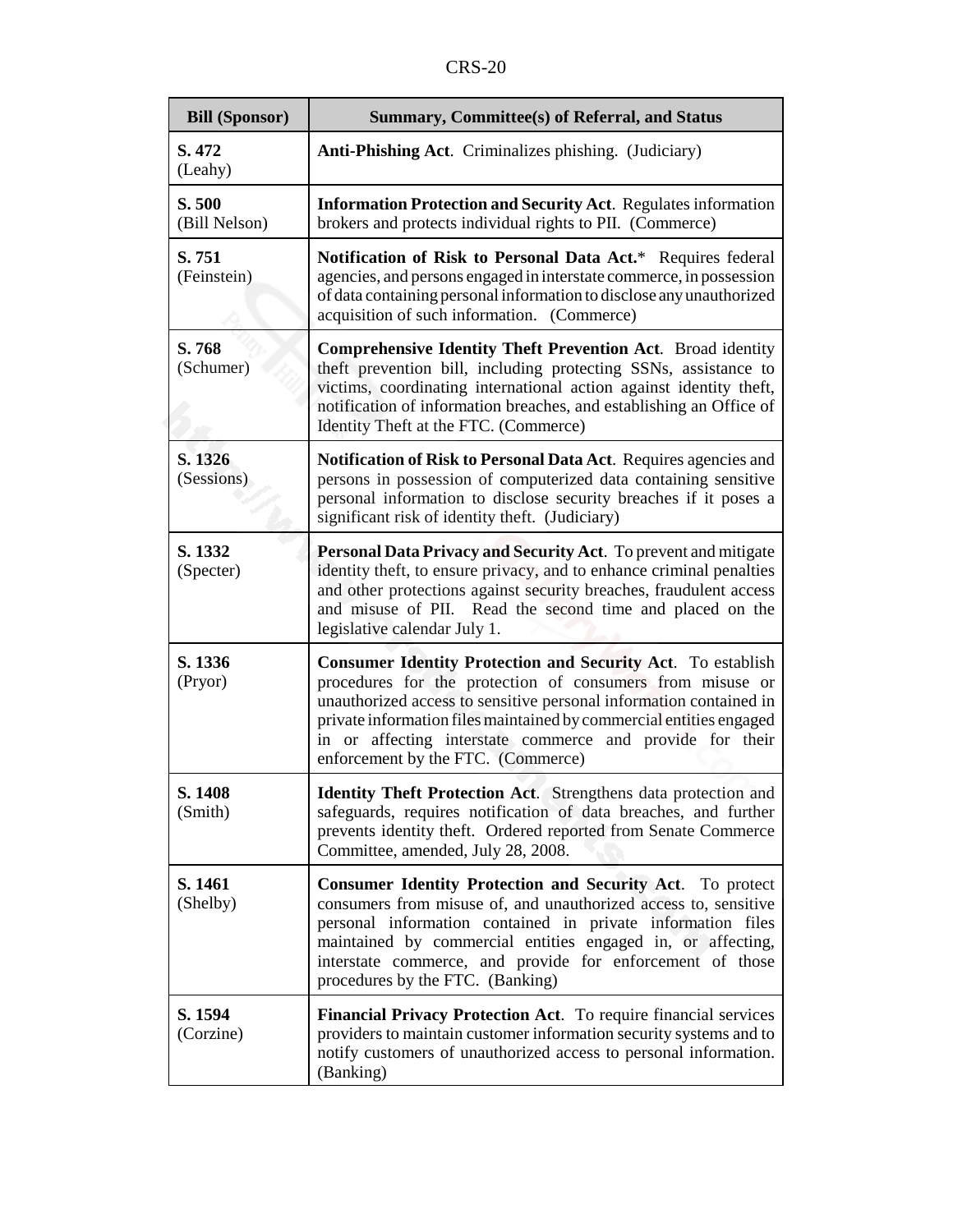CRS-21

| <b>Bill (Sponsor)</b> | <b>Summary, Committee(s) of Referral, and Status</b>                                                                                                                                                                                                                                                                            |
|-----------------------|---------------------------------------------------------------------------------------------------------------------------------------------------------------------------------------------------------------------------------------------------------------------------------------------------------------------------------|
| S. 1789<br>(Specter)  | <b>Personal Data Privacy and Security Act.</b> To prevent and mitigate<br>identity theft, to ensure privacy, to provide notice of security<br>breaches, and to enhance criminal penalties, law enforcement<br>assistance, and other protections against security breaches,<br>fraudulent access, and misuse of PII. (Judiciary) |

**Source:** Prepared by CRS.

**Note:** PII = Personally Identifiable Information; SSN = Social Security Number.

\* Although H.R. 1069, S. 115, and S. 751 have the same title, each is different.